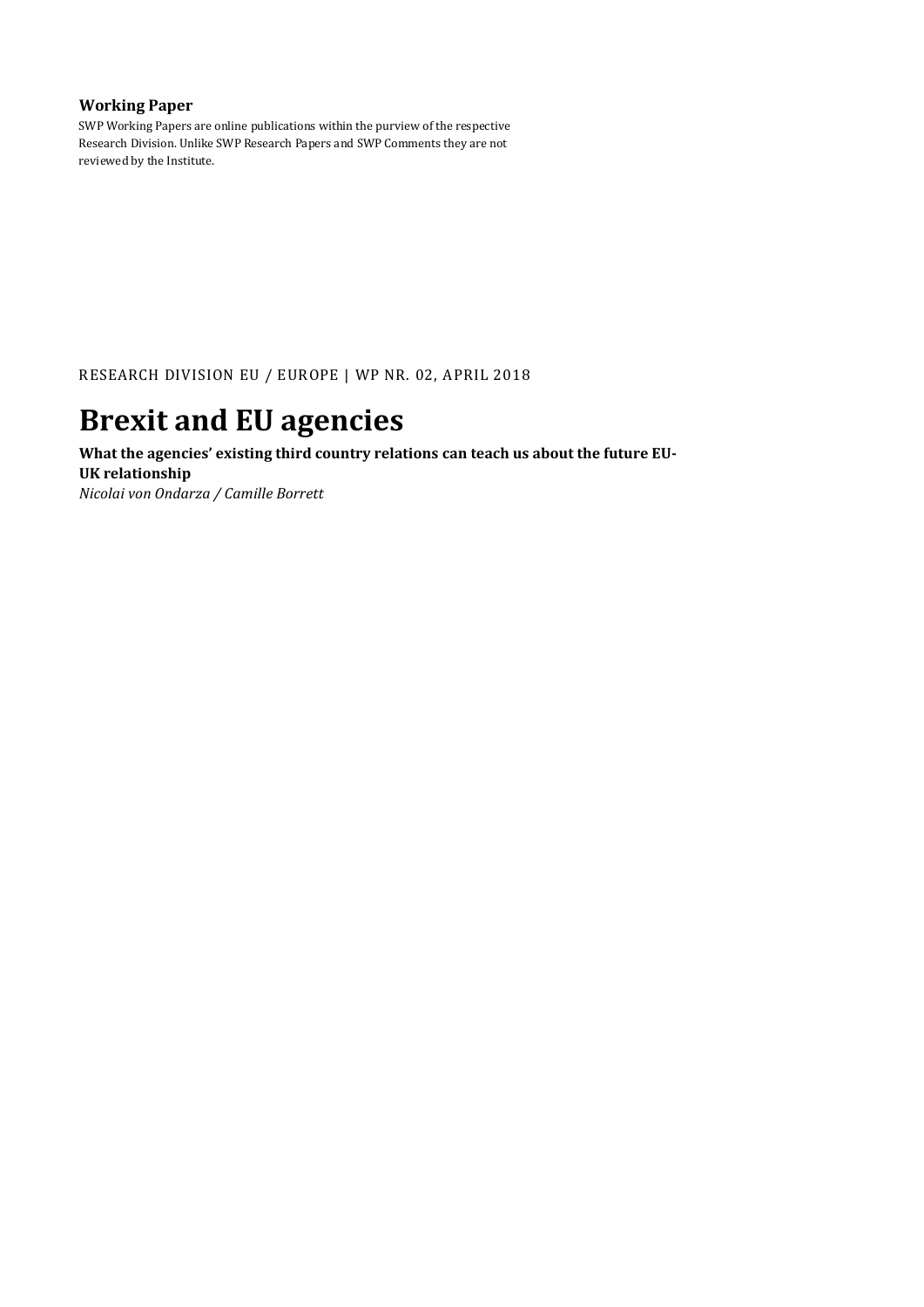## **Contents**

| Introduction                                                                                                                                 |                      |  |  |  |
|----------------------------------------------------------------------------------------------------------------------------------------------|----------------------|--|--|--|
| L<br>The EU's defined interest                                                                                                               | 4                    |  |  |  |
| II.<br>EU agencies and their relevance to Brexit                                                                                             | 5                    |  |  |  |
| The integrity of the single market<br>Relevance for Northern Ireland<br>Internal and external European security                              | 7<br>8<br>11         |  |  |  |
| III.<br>EU agencies relationships with third countries<br>Full participation (EEA model)<br>Bilateral cooperation agreements<br>Fringe cases | 12<br>12<br>14<br>20 |  |  |  |
| The UK and EU agencies during transition<br>IV.                                                                                              | 23                   |  |  |  |
| Conclusions                                                                                                                                  |                      |  |  |  |
| List of Abbreviations                                                                                                                        |                      |  |  |  |
| Overview: EU Agencies and their third country relationships                                                                                  |                      |  |  |  |

Stiftung Wissenschaft und Politik (SWP) Deutsches Institut für Internationale Politik und Sicherheit Ludwigkirchplatz 3-4, 10719 Berlin TEL +49 30 88007-0 FAX +49 30 88007-100 WEB www.swp-berlin.org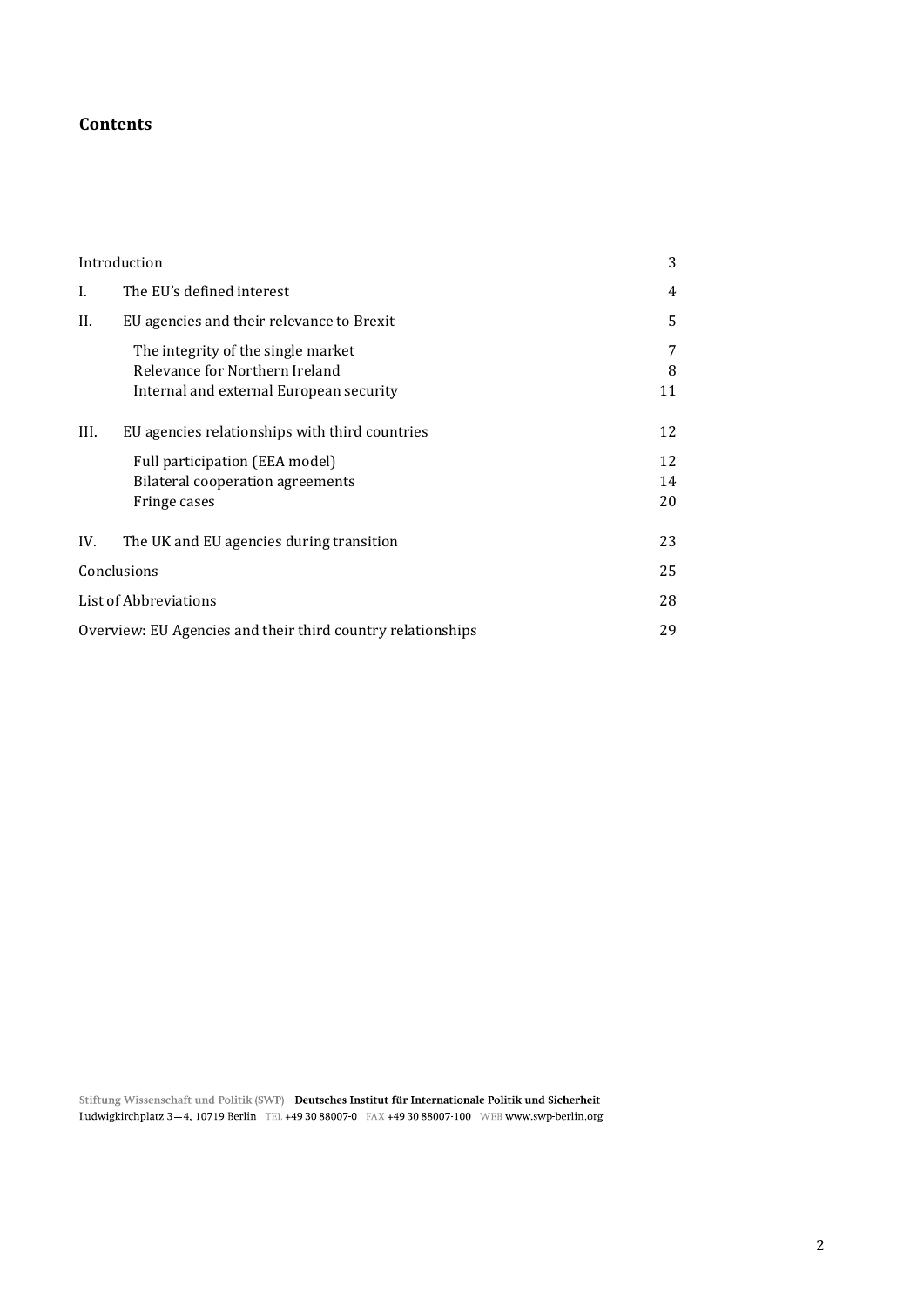#### <span id="page-2-0"></span>**Introduction**

The Brexit negotiations are amongst the most complex the European Union has conducted. After more than 45 years of membership the UK's exit from the EU is about more than leaving the Union's institutions and its major policy areas. It is also, crucially, about its disentanglement from the EU legal order as well as the rules and regulations governing the single market and beyond. One crucial example in order to understand how this disentanglement of the legal order will affect the future relationship, are the 36 agencies the EU has set up to help regulate its single market and support coordination between its members states across many different policy areas. 1

Almost two years after the UK's population voted to leave the EU and less than a year until its formal exit, legally set for 29 March 2019, the Brexit talks are entering the next crucial stage. In the first phase of the Brexit negotiations, the UK and the EU-27 agreed principally in three areas most relevant for the withdrawal of the United Kingdom, the outstanding British liabilities for the EU budget, citizen's rights after Brexit as well as a commitment to avoid a hard border between Northern Ireland and the Republic of Ireland.<sup>2</sup> They also in principle agreed on a transition period until the end of 2020. All of this will, however, only come into force if the full withdrawal agreement is signed and ratified by both sides. The most crucial question of Brexit – the future political as well as economic relationship between the United Kingdom and the European Union of 27 – will only be sketched as part of the withdrawal agreement, and is to be fully negotiated during transition after the UK has formally left the EU. In principle, therefore, the future EU-UK relationship still remains a very open question. The alternatives to membership, exemplified by the EU's broad spectrum of third country relationships, are by now well known.<sup>3</sup> Equally well known is that the UK Prime Minister has announced her government's intention to leave both the single market and the EU's customs union, while at the same time rejecting a deep free trade agreement like the EU-Canada Comprehensive Economic and Trade Agreement (CETA) as insufficient, aiming instead for a bespoke 'deep and special partnership' with the EU.

It is here that EU agencies come into play. Tasked with supporting the EU in regulating its single market as well as coordinating between the member states in other policy areas such as justice and home affairs, almost all of the EU's 36 regulatory agencies have established arrangements for the cooperation or even participation of third countries. Norway for instance participates in 28 of the EU's agencies. Since the UK government has already voiced interest in participating in certain EU agencies like the European Aviation Safety Agency (EASA) or the European Chemicals Agency (ECHA), they are of special interest in evaluating the kind of relationship the UK may have in the future with the EU. This working paper will therefore analyse what kind of third country relationships the EU agencies have developed so far, what the requirements for these third country relationships are and what that implies for the future relationship with the UK. There are four special aspects in this regard:

<sup>1</sup> Notwithstanding that there are also 6 executive EU agencies that are set up on a temporary basis to help manage EU programs, which are excluded from this study.

<sup>2</sup> European Commission, "Joint report from the negotiators of the European Union and the United Kingdom Government on progress during phase 1 of negotiations under Article 50 TEU on the United Kingdom's orderly withdrawal from the European Union". TF50 (2017) 19*,* 08.12.2017. Online:

[<sup>&</sup>lt;https://ec.europa.eu/commission/sites/beta-political/files/joint\\_report.pdf](https://ec.europa.eu/commission/sites/beta-political/files/joint_report.pdf) > (accessed: 15.03.2018).

<sup>3</sup> cf. European Parliament, "Future trade relations between the EU and the UK: options after Brexit". 2018. Policy Department for External Relations, PE 603.866. DOI: 10.2861/395110

cf. Grant, C., "'Canada', 'Norway' or something in between?". 2018. Centre for European Reform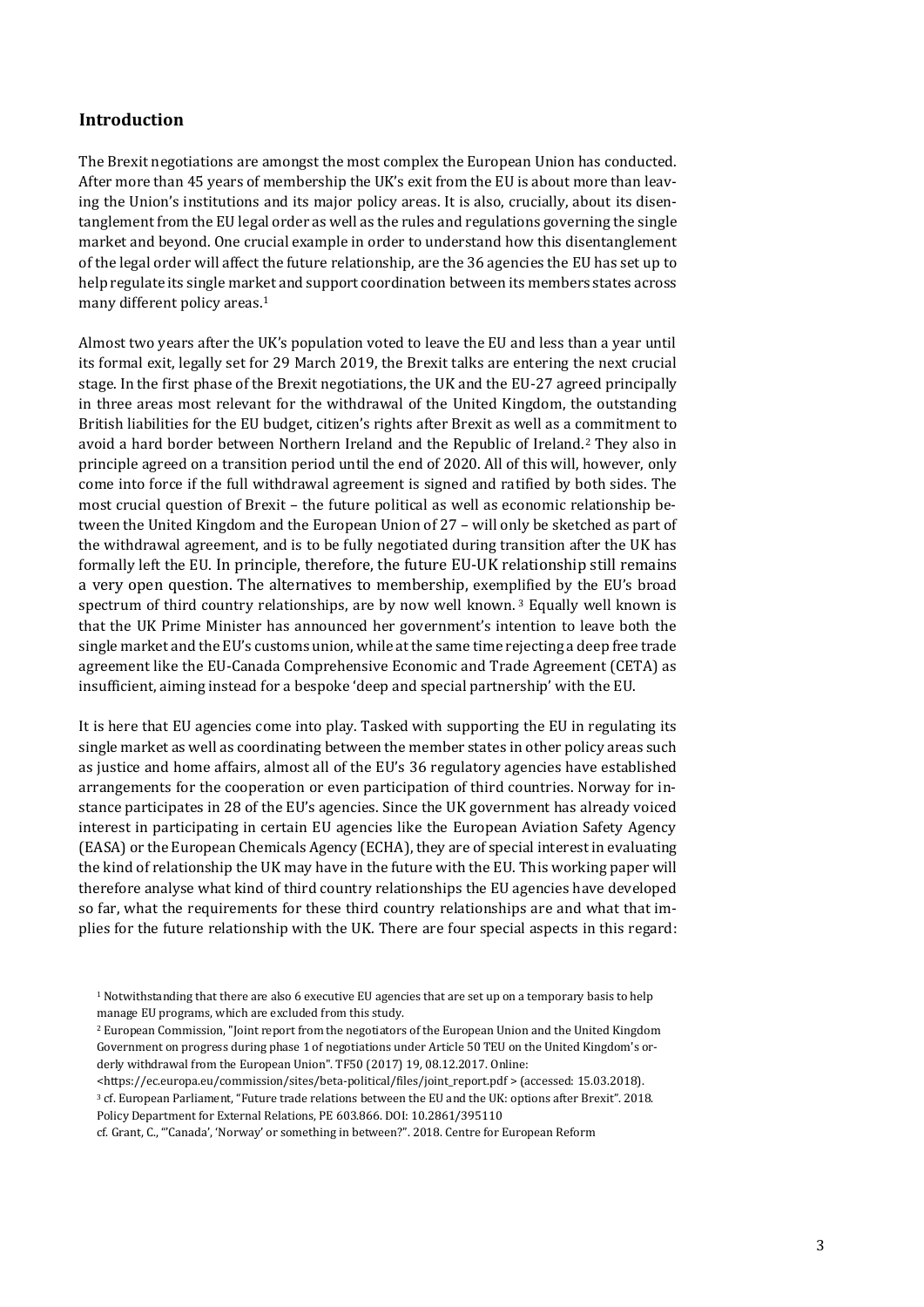Firstly, whether the avoidance of a hard border in Northern Ireland would require UK participation in the EU agencies. Secondly, the prospect of future UK participation in the agencies linked to internal and external security. Thirdly, the UK's relationship to agencies linked to financial services, notably in the context of the EU's financial services equivalence regime. Finally, the implication of the transitional arrangements on the UK's role in the EU agencies.

## <span id="page-3-0"></span>**I. The EU's defined interest**

The starting point for the evaluation of the different kinds of UK cooperation and/or involvement with EU agencies should, from the point of view of the EU-27, be their interests in the Brexit negotiations. On  $23^{rd}$  of March 2018, the 27 laid down their guidelines for the next phase of the negotiations and agreed on transitional arrangements. These guidelines build on those already set out in April 2017 and include four core principles, which will also apply for the UK's potential role vis-à-vis EU agencies:

The first principle is the protection of the 'decision-making autonomy' of the Union and its legal order.<sup>4</sup> This implies that no non-member state of the EU, including the UK as a future third country, may have a decision-making role in any of the EU institutions. Although EU agencies are not among the political institutions of the EU, some of them either prepare crucial decisions for the EU Commission or may even take binding decisions themselves. This principle would therefore bar the UK – regardless from the type of relationship it agrees with the EU – from any decision-making role within the EU agencies. In the same vein, the protection of the EU's legal order requires that any legally binding decision by any EU body, including its agencies, needs to be enforced by the EU's own enforcement procedures.

The second major principle laid down by the EU-27 is the integrity of the single market and the indivisibility of its four freedoms, i.e. of goods, services, capital and people.<sup>5</sup> The EU-27 thereby both reject allowing the UK or any other third country to participate in the single market based on only three of the four freedoms (that is without the full free movement of persons) and also a sector by sector approach to single market membership. It is this last aspect, the rejection of 'cherry picking' that is most relevant when analysing Brexit and EU agencies, since the EU-27's rejection of cherry picking by sector also implies a denial of the UK government's ambition to pick and choose which EU agencies to participate in and which agencies to leave. Here, it will be interesting to analyse how flexible or inflexible the EU has been so far regarding the third country relationships of its agencies, especially given that the EU guidelines explicitly exclude UK participation within EU agencies. 6

<sup>4</sup> Christopher Hillion, "Withdrawal under Art. 50 TEU: an integration friendly process. In: Common Market Law Review (Forthcoming).

<sup>5</sup> Pt. 1 of the European Council, "Special meeting of the European Council (Art. 50) (29 April 2017) – Guidelines", EUCO XT 20004/17 BXT 10 CO EUR 5 CONCL 2, 2017. Online:

[<sup>&</sup>lt;http://www.consilium.europa.eu/media/21763/29-euco-art50-guidelinesen.pdf>](http://www.consilium.europa.eu/media/21763/29-euco-art50-guidelinesen.pdf) (accessed: 15.03.2018). p.3

<sup>6</sup> Pt.6 of the European Council, "European Council (Art.50) (23 March 2018) – Draft guidelines", XT 210221/18, BXT 22, CO EUR-PREP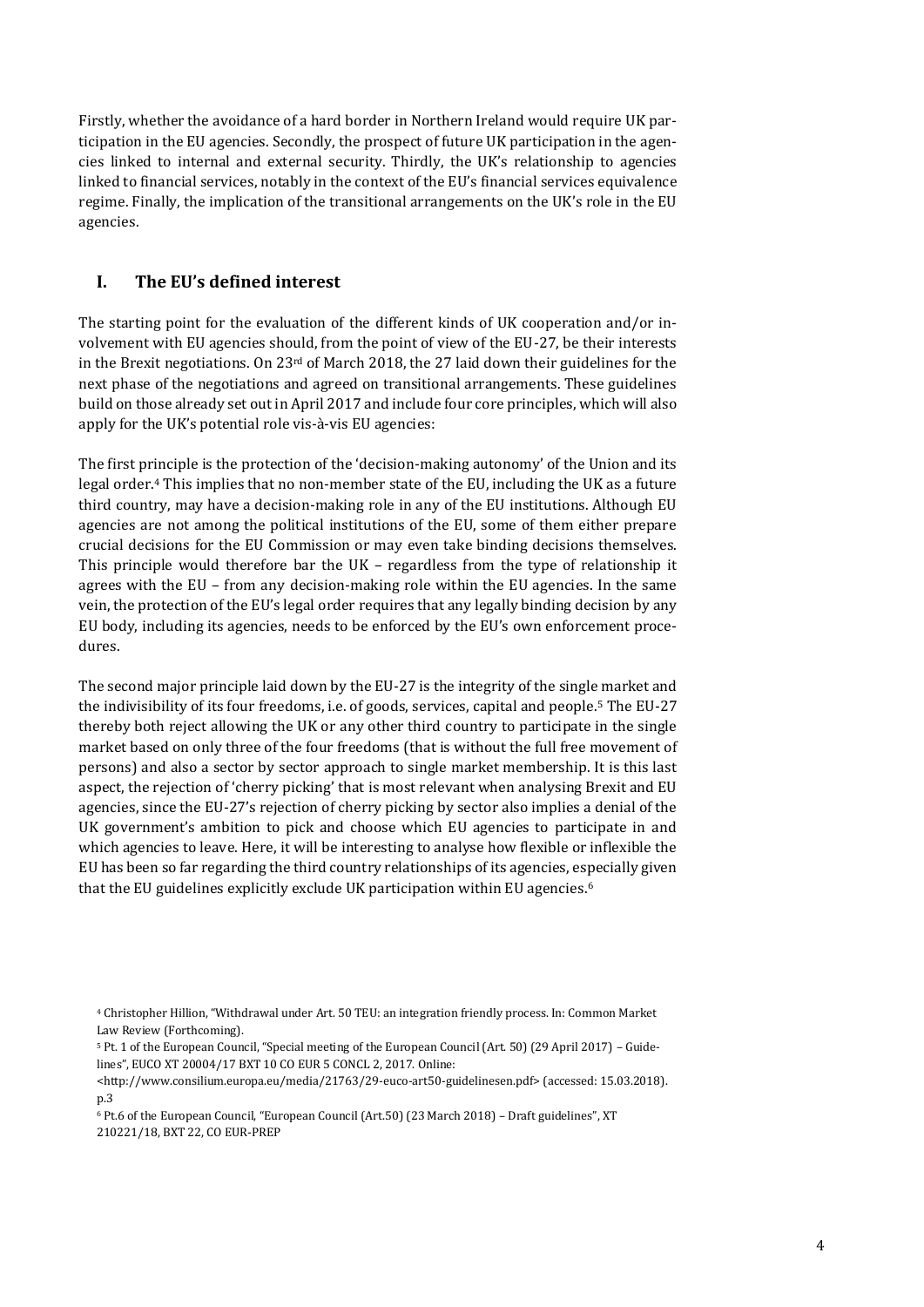The third major relevant principle for the Brexit negotiations from the EU-27 is to ensure a 'level playing field' in the future relationship with the UK.<sup>7</sup> In this vein, the EU-27 aim for any future trade relationship with the UK to ensure safeguards against unfair competitive advantages that London may be enticed to use as a non-member of the EU's single market, for instance, through state aid, tax, social, environmental and regulatory measures and practices.<sup>8</sup> Due to their core role in either developing or supervising the implementation of these regulatory standards, this insurance of a level playing field may imply a role for the EU agencies in the future relationship.

Last but not least, the EU-27 want to ensure a consistent approach to third countries in their negotiation of a future relationship with the UK. This touches almost all aspects of the future cooperation – from the 'most favoured nation' clauses within EU free trade agreements, which rule that the EU cannot give the UK trade benefits sans obligation without giving them to its other trade partners, $9$  over the EEA, whose member states also closely watch the Brexit negotiations, to the area of security and defence, where the EU-27 are unwilling to give the UK a better access than current third countries like Norway or Switzerland. In short: any beneficial access granted to the UK, including with regards to the EU agencies, will also be demanded by other third countries. This is why the scoping of current third country relationships of EU agencies is so relevant – it will principally guide the negotiations in regards to the question where and how the UK may fit in the future.

## <span id="page-4-0"></span>**II. EU agencies and their relevance to Brexit**

Before analysing third country relationships with EU agencies, it is important to first understand what exactly EU agencies are and what functions they fulfil, in order to gain a better idea of their relevance to the Brexit negotiations.

The EU has 42 agencies, which form an important part of its institutional landscape. They carry out specific legal, technical or scientific tasks vital to the functioning of the EU.<sup>10</sup> They help inter alia to implement EU policies, supervise the application of EU law and provide indepth expertise to improve policy-making.

There are two broad categories of EU agencies, as defined by the European Commission: *executive* agencies and *regulatory* (or decentralised) agencies. The EU has 6 executive agencies and 36 regulatory agencies.

Executive agencies are set up for a limited time in order to help manage EU programmes.<sup>11</sup> They are all based in Brussels or Luxembourg and remain under the full control of the Commission. This paper, however, will focus on regulatory agencies, as they are most relevant to the Brexit negotiations.

<sup>11</sup> The 6 executive agencies are: Education, Audiovisual & Culture Executive Agency; Executive Agency for Small and Medium-sized Enterprises (EASME); European Research Council Executive Agency; Consumers,

<sup>7</sup>Pt.1 & pt.20 of the European Council, "Special meeting of the European Council (Art. 50) (29 April 2017) – Guidelines", EUCO XT 20004/17 BXT 10 CO EUR 5 CONCL 2, 2017 p.3, p.8.

<sup>8</sup> Ibid. Pt. 20, p.8

<sup>9</sup> Cf. Oppenheim, B., "the EU has 36 free trade deals with non-EU countries – will they roll over to Britain after Brexit?" . 2017. Opinion piece, Centre for European Reform. Online: <[http://cer.eu/in-the-press/eu-has-36](http://cer.eu/in-the-press/eu-has-36-free-trade-deals-non-eu-countries-will-they-roll-over-britain-after-brexit) [free-trade-deals-non-eu-countries-will-they-roll-over-britain-after-brexit>](http://cer.eu/in-the-press/eu-has-36-free-trade-deals-non-eu-countries-will-they-roll-over-britain-after-brexit) (accessed: 22.03.2018)

<sup>10</sup> Cf. European Union, "The EU agencies working for you". 2006. Doi:10.2814/522644.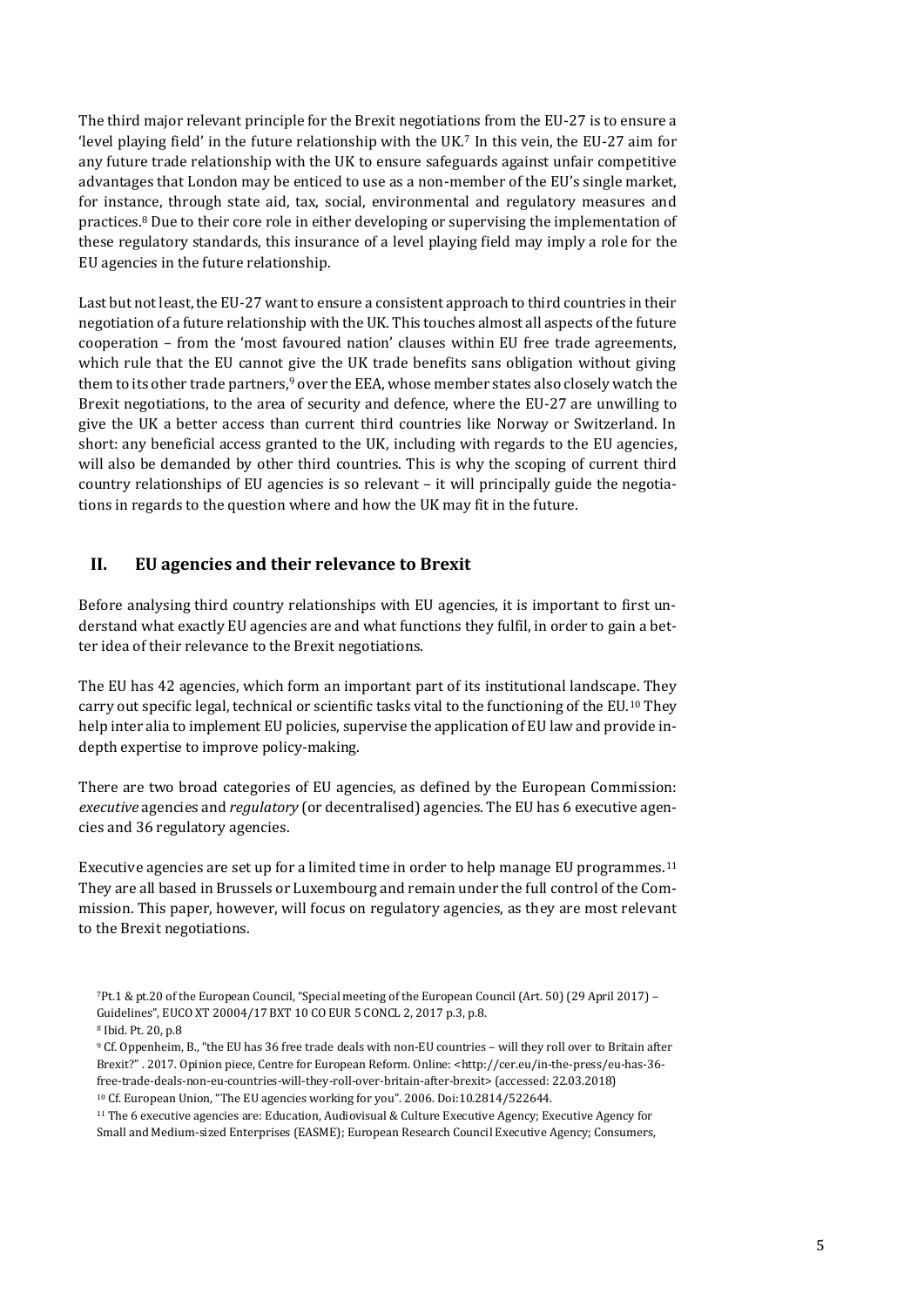Regulatory agencies are independent bodies with their own legal personalities and are based across the continent. They perform a variety of different tasks linked to the functioning of the single market, the Schengen zone, to Justice and Home Affairs (JHA) and even the Common Security and Defence Policy (CSDP). <sup>12</sup> The specific mandate, budget and institutional set up of each agency is set out by its own founding regulation – including its possible relationship to third countries.<sup>13</sup> Their budget stems primarily from funds provided by the EU (or its member states), and for some, also by direct payments and fees. Each agency has a type of Management Board, which is responsible for determining its programme and operational workings. Management Boards vary in size and composition but typically have representatives of each Member State, representatives of the Commission and, when applicable, non-voting observers.<sup>14</sup>

The decision-making powers of these regulatory agencies are nonetheless limited, being only of technical or preparatory nature with final decisions taken by the Commission. In addition, although they are independent bodies, agencies remain subject to a number of control mechanisms in order to closely monitor their actions: they are subject to the ongoing oversight of the Member States through the national representatives on the management boards,<sup>15</sup> which take all key decisions on the functioning of the agencies usually by a two-thirds majority vote. Agencies are also required to present an annual activity report indicating how they implemented their yearly programme, which is reviewed by the Commission. For all agencies that have been granted rule-making powers, their decisions are subject to judicial review by a Board of Appeal made up of representatives of the Member States and to the CJEU.<sup>16</sup> In addition, their finances are supervised by the Commission and the annual discharge for the implementation of their budget must be given by the European Parliament upon the recommendation of the Council.<sup>17</sup>

Health, Agriculture & Food Executive Agency (Chafea); Research Executive Agency; Innovation & Networks Executive Agency (INEA)

<sup>12</sup> cf. Keleman, D.R., "The Politics of 'Eurocratic' Structure and the New European Agencies", in *West European Politics* 25, no. 4. 2011. DOI: 10.1080/713601644

<sup>13</sup> With the notable exception of the three Common Foreign and Security Policy (CFSP) agencies, which are established by Council Decision and for which Member State participation is voluntary – namely, the European Defence Agency (EDA), the European Satellite Agency (SatCen) and the European Institute for Security Studies (EUISS).

<sup>14</sup> With the exception of the European Food Safety Authority (EFSA) where the management board members are not national representatives. Instead, they are nominated experts - which do not necessary have to be EU nationals.

<sup>15</sup> Cf. Busuioc, M. "European agencies & their boards: promises and pitfalls of accountability beyond design". 2012. Journal of European Public Policy, 19:5, 719-736, DOI: 10.1080/13501763.2011.646785

<sup>16</sup> cf. Dehousse, R, "Delegation of powers in the European union. The need for a multi-principals model", in *West European Politics* 31, no. 4 (2008).

cf. Kietz, D., von Ondarza, N., "Sicherheit delegieren: EU-Agenturen in der inneren & äußern Sicherheit". 2016. SWP-Studie 2016/S06. Online: [< https://www.swp-berlin.org/fileadmin/contents/prod-](https://www.swp-berlin.org/fileadmin/contents/products/studien/2016S06_ktz_orz.pdf)

[ucts/studien/2016S06\\_ktz\\_orz.pdf](https://www.swp-berlin.org/fileadmin/contents/products/studien/2016S06_ktz_orz.pdf) > (accessed: 15.03.2018)

cf. Wonka, A. and Rittberger, B. "How Independent are EU agencies?", in *RECON Online Working Paper Series*, (2009).

<sup>17</sup> Article 208 of Regulation (EU, EURATOM) no 966/2012 of the European Parliament and of the Council "on financial rules applicable to the general budget of the Union". 25.10.2012. Online: [< http://eur-lex.eu](http://eur-lex.europa.eu/legal-content/EN/TXT/PDF/?uri=CELEX:32012R0966&from=EN)[ropa.eu/legal-content/EN/TXT/PDF/?uri=CELEX:32012R0966&from=EN>](http://eur-lex.europa.eu/legal-content/EN/TXT/PDF/?uri=CELEX:32012R0966&from=EN) (accessed: 22.03.2018). p.83.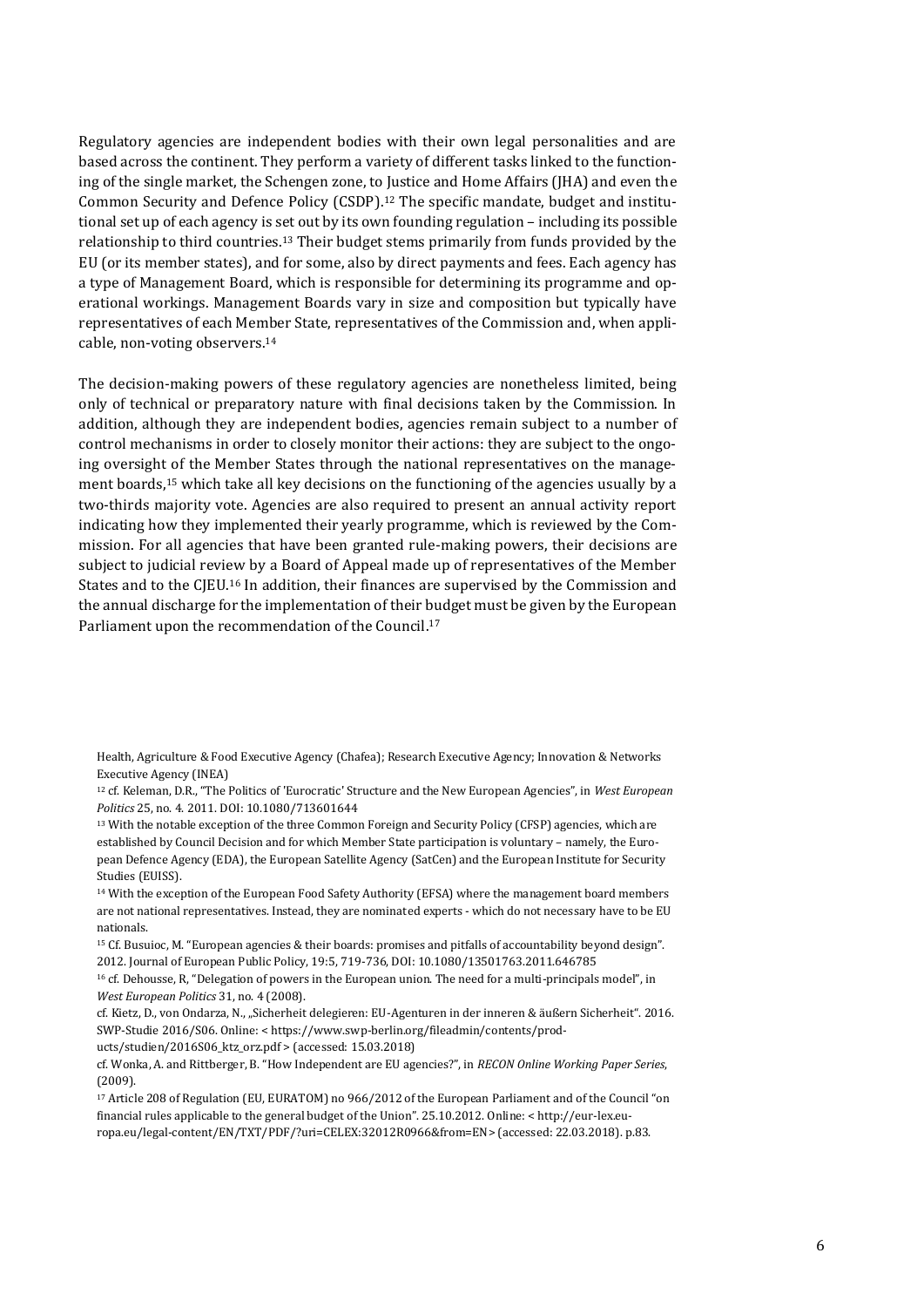Agencies are an increasingly popular format in the EU, as they enable the delegation of technical tasks from the Commission to specialised bodies – thus greatly facilitating the work of the Commission (which has a relatively small staff)  $18 -$  whilst also enabling Member States to maintain a high degree of control. 13 of the current 36 agencies were founded in the last 8 years, while others like Frontex or Europol have seen their budget and tasks rapidly expand. The Commission is also planning on creating a number of new agencies in the coming years. In March 2018, for example, it published a proposal for a regulation establishing a European Labour Authority.<sup>19</sup>

After the UK has withdrawn from the EU, it will cease to be a member of these agencies. There are at least three reasons why this should be of concern to both the UK and the EU-27:

## <span id="page-6-0"></span>**The integrity of the single market**

A number of EU regulatory agencies play a key role in preserving the integrity and proper functioning of the single market. They form part of the EU's supervisory and enforcement toolkit.

Some agencies issue binding decisions on third parties, authorising the circulation of certain goods/services within the single market.<sup>20</sup> The European Aviation Safety Agency (EASA), for example, is responsible for both shaping and enforcing EU rules on aviation. Amongst other things it certifies and validates which aircrafts, components or manufactures can operate within the EU.<sup>21</sup> Thus, if no post-Brexit replacement arrangement were to be found, planes could not legally leave UK air space to cross the EU. The European Chemicals Agency (ECHA) is another example, as only chemical products that have been registered and approved by the ECHA can circulate in the single market.

Other agencies play key supervisory roles, reporting back to the Commission to ensure the correct application of EU law in their given fields. The Maritime Safety Agency (EMSA) falls within this category, as do the three finance-related agencies — also known as the European Supervisory Authorities (ESAs).<sup>22</sup> Although the supervision of individual financial institutions remains in the hands of national authorities, the ESAs improve the functioning of the internal market by ensuring appropriate, efficient and harmonized European financial regulation and supervision.<sup>23</sup> The ESAs notably contribute to the creation of the European Single Rulebook in the banking and financial sectors by drafting the rules and technical standards as well as advising the EU institutions on legislative projects.

<sup>23</sup> The European Securities and Markets Authority, 2018, Online: <https://www.esma.europa.eu/aboutesma/governance/european-supervisory-framework> (accessed: 15.03.2018).

<sup>18</sup> cf. Keleman, D.R., "The Politics of 'Eurocratic' Structure and the New European Agencies", in *West European Politics* 25, no. 4. 2011. DOI: 10.1080/713601644

<sup>19</sup> European Commission, "Proposal for a regulation of the European Parliament and of the Council establishing a European Labour Authority", SWD (2018) 68 final. 2018.

<sup>20</sup> The following agencies can issue binding decisions: ACER (energy), CPVO (plants), EASA (aviation), EBA (banking), ECHA (chemicals), EIOPA (insurance), ERA (railway), ESMA (financial markets), and EUIPO (intellectual property).

<sup>21</sup> The European Aviation Safety Agency, 2018, Online: <https://www.easa.europa.eu/the-agency/the-agency > (accessed: 15.03.2018).

<sup>22</sup> ESAs: the European Securities and Markets Authority (ESMA), the European Banking Authority (EBA), the European Insurance and Occupational Pensions Authority (EIOPA)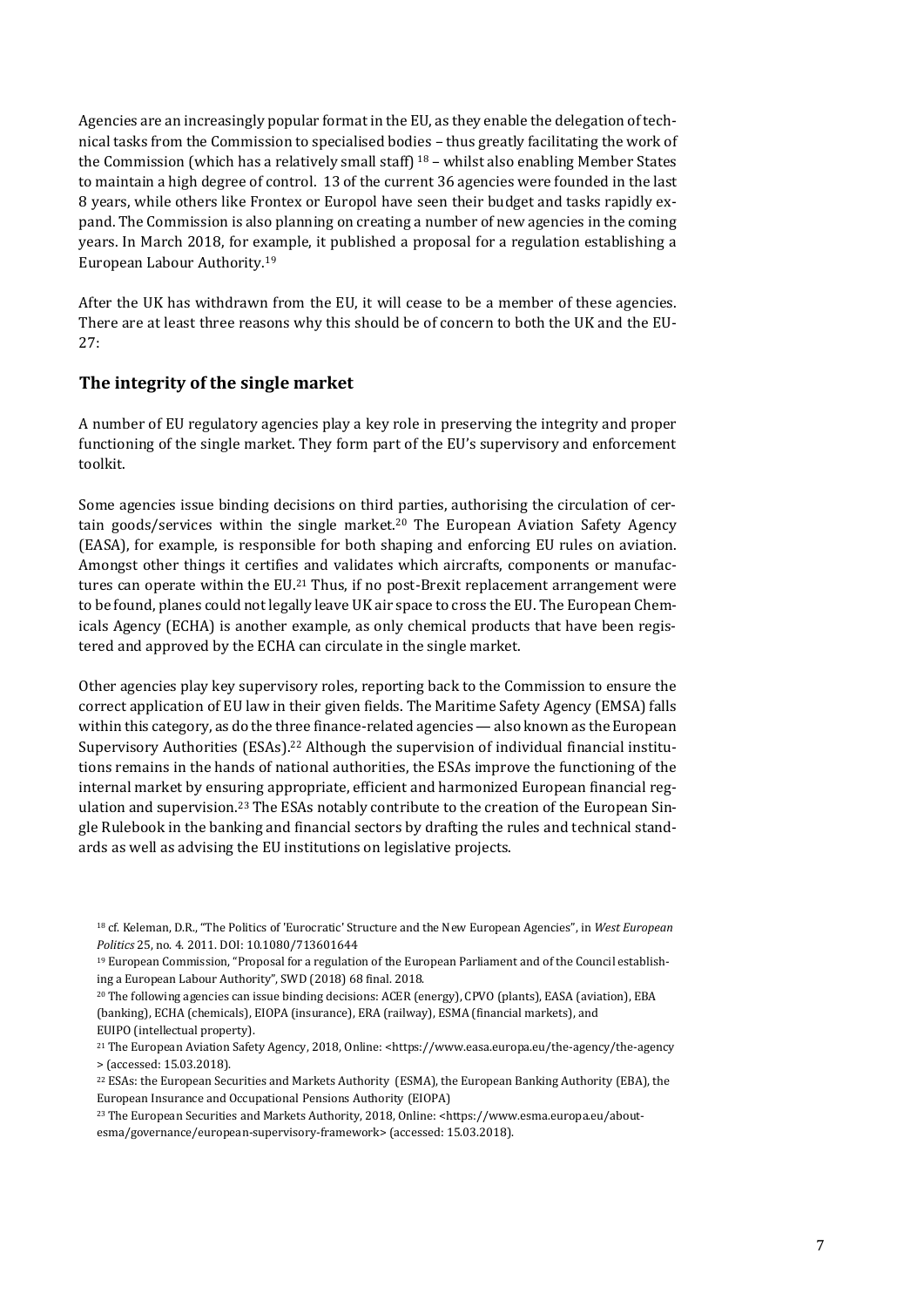Thus, if the UK seeks a future relationship with the EU that goes beyond a Canadian style free-trade agreement — involving deeper access to the single market — the EU will want to ensure that the UK continues being bound to the decisions and authority of its agencies which are essential to ensure a level-playing field.

#### <span id="page-7-0"></span>**Relevance for Northern Ireland**

The question of the UK's future participation in EU agencies also has relevance for Northern Ireland and the issue of avoiding a hard border with the Republic of Ireland.

The case of Northern Ireland is one of the trickiest Brexit challenges. Combining the UK's wish to leave the single market and customs union with its commitment to avoiding a hard border between Northern Ireland and the Republic of Ireland is a difficult conundrum. On the one hand, avoiding a hard border is crucial in order to protect the Good Friday agreement (1998) and the overall peace process, given that the abolition of the border was key to achieving reconciliation on the island, putting an end to strict border controls. On the other hand, if the UK is to leave the single market and the customs union, the reintroduction of a form of border control will be inevitable in order to protect the integrity of the single market, as Brexit will not reduce the Republic of Ireland's obligation to respect Union law.

Although the UK and the Republic of Ireland are part of a Common Travel Area (CTA), which predates EU membership, it only regulates free movement for British and Irish citizens.<sup>24</sup> Brexit could therefore nonetheless lead to tighter border controls in Northern Ireland, if the UK were to introduce tighter immigration controls post-Brexit. This would be a necessity in order to avoid Northern Ireland becoming a gateway for illegal immigration. In relation to the free movement of goods and services, however, maintaining an open border is enabled by virtue of the UK and Ireland's membership to the EU. Goods can flow freely, without border inspections, on a daily basis, thanks to single market rules and standards along with the abolition of trade barriers. 25

Furthermore, as an extra hurdle, any solution must respect the fragile political state in Northern Ireland, where the power-sharing arrangement between the Sinn Fein nationalist party and the Democratic Unionist Party (DUP) is in limbo since early 2017. Creating an East-West border – between Northern Ireland and the rest of the UK – in order to avoid a North-South border should also be avoided. It is strongly opposed by the DUP, which refuses to see any distance created between Northern Ireland and the rest of the UK and it poses the risk of exacerbating the existing tensions between the Nationalists and Unionists. The DUP has also threatened to withdraw its support for the minority government of Theresa May if its red lines concerning Northern Ireland were violated. In the same vein, an East-West border goes against the UK's further commitment to ensure that no new regulatory barriers are created between Northern Ireland and the rest of the UK and to protect Northern Ireland's place in the UK's internal market.<sup>26</sup>

 $\langle$ https://ec.europa.eu/commission/sites/beta-political/files/joint\_report.pdf > (accessed: 15.03.2018). p.8

<sup>&</sup>lt;sup>24</sup> The Republic of Ireland remained outside of the Schengen zone along with the UK specifically in order to preserve the Common Travel Area.

<sup>&</sup>lt;sup>25</sup> Nicolai von Ondarza/Julia Becker, "Negotiating with a Dis-United Kingdom. The EU's Options Concerning Scotland and Northern Ireland in the Brexit Talks", SWP-Comment, 7/2017.

<sup>&</sup>lt;sup>26</sup> Pt. 50 of the European Commission, "Joint report from the negotiators of the European Union and the United Kingdom Government on progress during phase 1 of negotiations under Article 50 TEU on the United Kingdom's orderly withdrawal from the European Union". TF50 (2017) 19*,* 08.12.2017. Online: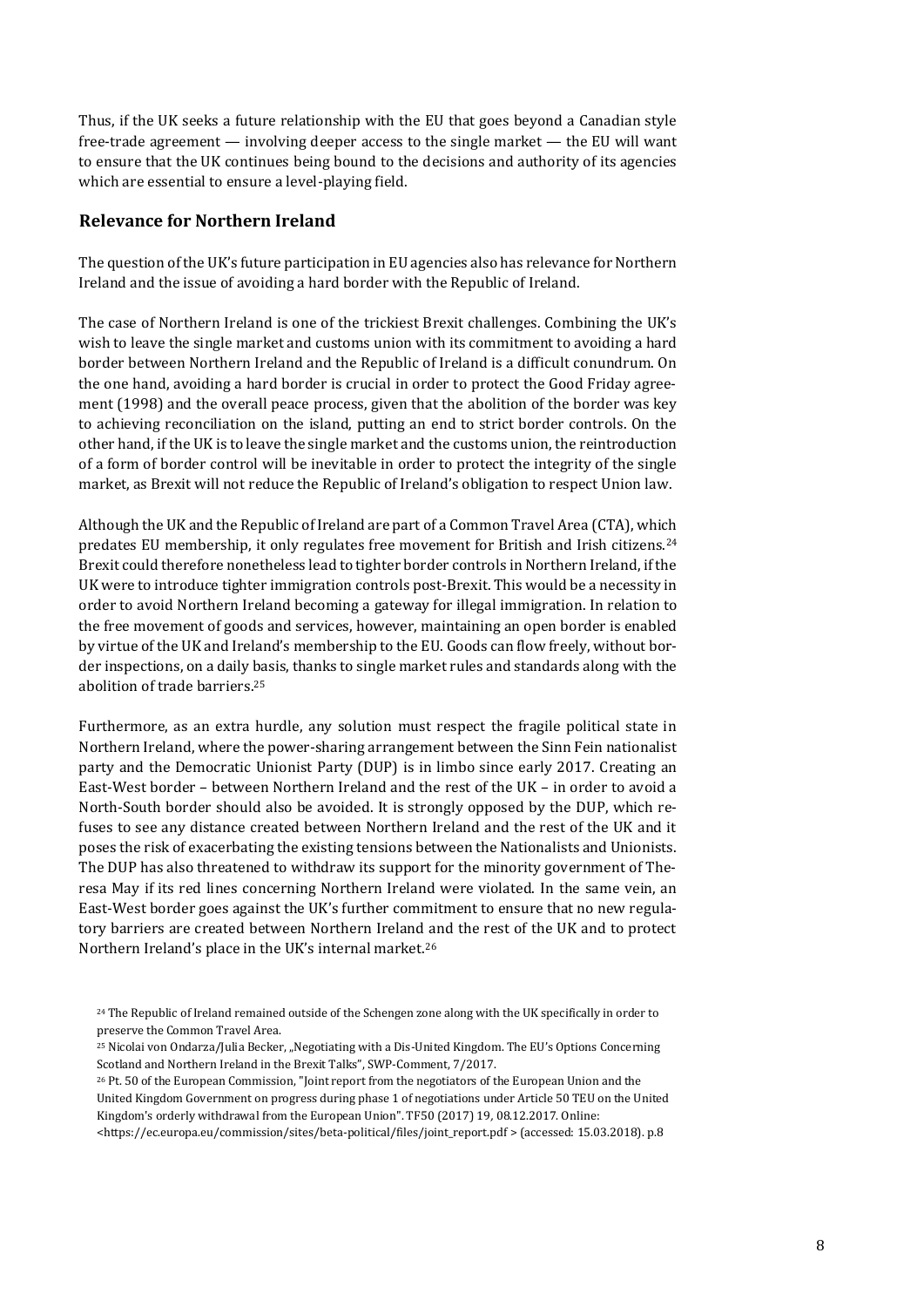In order to find solutions to this conundrum, on December 8<sup>th</sup> 2017, the negotiators of the EU and the UK set out three different options for avoiding a hard border.<sup>27</sup> The first option, preferred by the UK, is to settle the issue through the overall deal on the future EU-UK relationship, most likely in the form of an extensive free-trade deal. The second option, is for the UK to propose solutions to maintain an open border (potentially through technological means) in case the first approach is insufficient. The third option, or so-called backstop solution, is for Northern Ireland to maintain full regulatory alignment with the EU's internal market and customs union. If the UK is committed to leaving both, however, the third option could ultimately lead to an East-West border between Northern Ireland and the UK, with only Northern Ireland being bound by EU rules.<sup>28</sup> In this case, as mentioned above, the UK would have to ensure that it also respects its commitment to protect Northern Ireland's place in the UK's internal market - so as not to upset the political stability in Northern Ireland. 29

Given the respective negotiating positions of both the UK and the EU, option one is currently unrealistic;<sup>30</sup> nor has the UK come up with a workable technical solution that is acceptable to the EU. $31$  In consequence, in February 2018 the EU published a draft withdrawal agreement which includes a protocol on Northern Ireland based on the "backstop" solution. Chapter III of this protocol provides for the establishment of a 'common regulatory area' comprising of the EU and the UK only in respect of Northern Ireland. The proposed common regulatory area would be an area without internal borders in which the free movement of goods is ensured.<sup>32</sup> This is where EU agencies come into play, since under article 11 of the Protocol, Northern Ireland would still be bound by their decisions and authority.<sup>33</sup> The protocol sets out different sectors covered by the common regulatory area to which different agencies can be associated:

The first sector covered by the proposed common regulatory area is the free movement of goods, which implies being bound by the decisions of, inter alia, the European Chemicals Agency (ECHA) and the European Medicines Agency (EMA). The ECHA authorises the circulation of chemical products and verifies their compliance with EU law, notably in terms of labelling requirements. The EMA, for its part, makes recommendations on marketing authorisations for pharmaceuticals – which are then decided upon by the Commission - and monitors the side effects of drugs currently in circulation.

<sup>27</sup> Ibid. pp.7-9

<sup>29</sup> Ibid. pt. 50. p.8

<sup>30</sup> Cf. Springford, J., "Theresa May's Irish trilemma". 2018. Centre for European Reform.

<sup>31</sup> Foster, P., "Exclusive: EU rejects Theresa May's Brexit Irish border solution as doubts grow over whether UK can leave customs union". 2018. The Telegraph. Online: < [https://www.telegraph.co.uk/poli](https://www.telegraph.co.uk/politics/2018/04/19/exclusive-eu-rejects-theresa-mays-brexit-irish-border-solution/)[tics/2018/04/19/exclusive-eu-rejects-theresa-mays-brexit-irish-border-solution/](https://www.telegraph.co.uk/politics/2018/04/19/exclusive-eu-rejects-theresa-mays-brexit-irish-border-solution/) > (accessed:24.04.2018)

<sup>32</sup> European Commission, "European Commission Draft Withdrawal Agreement on the withdrawal of the United Kingdom of Great Britain and Northern Ireland from the European Union and the European Atomic Energy Community. TF50 (2018) 33", 28.02.2018. pp.98-105. Online:

[<https://ec.europa.eu/commission/sites/beta-political/files/draft\\_withdrawal\\_agreement.pdf](https://ec.europa.eu/commission/sites/beta-political/files/draft_withdrawal_agreement.pdf) > (accessed: 15.03.2018)

<sup>33</sup> Article 11 of the Protocol on Northern Ireland in the Draft Withdrawal Agreement states: "As regards Chapter III, the institutions, bodies, offices and **agencies** of the Union shall in relation to the United Kingdom,[…] have powers conferred upon them by Union law. […] Acts of the institutions, bodies, offices and **agencies** adopted in accordance to paragraph 1 shall produce in respect of and in the United Kingdom the same legal effects as those which they produce within the Union and its Member States"

<sup>28</sup> Ibid.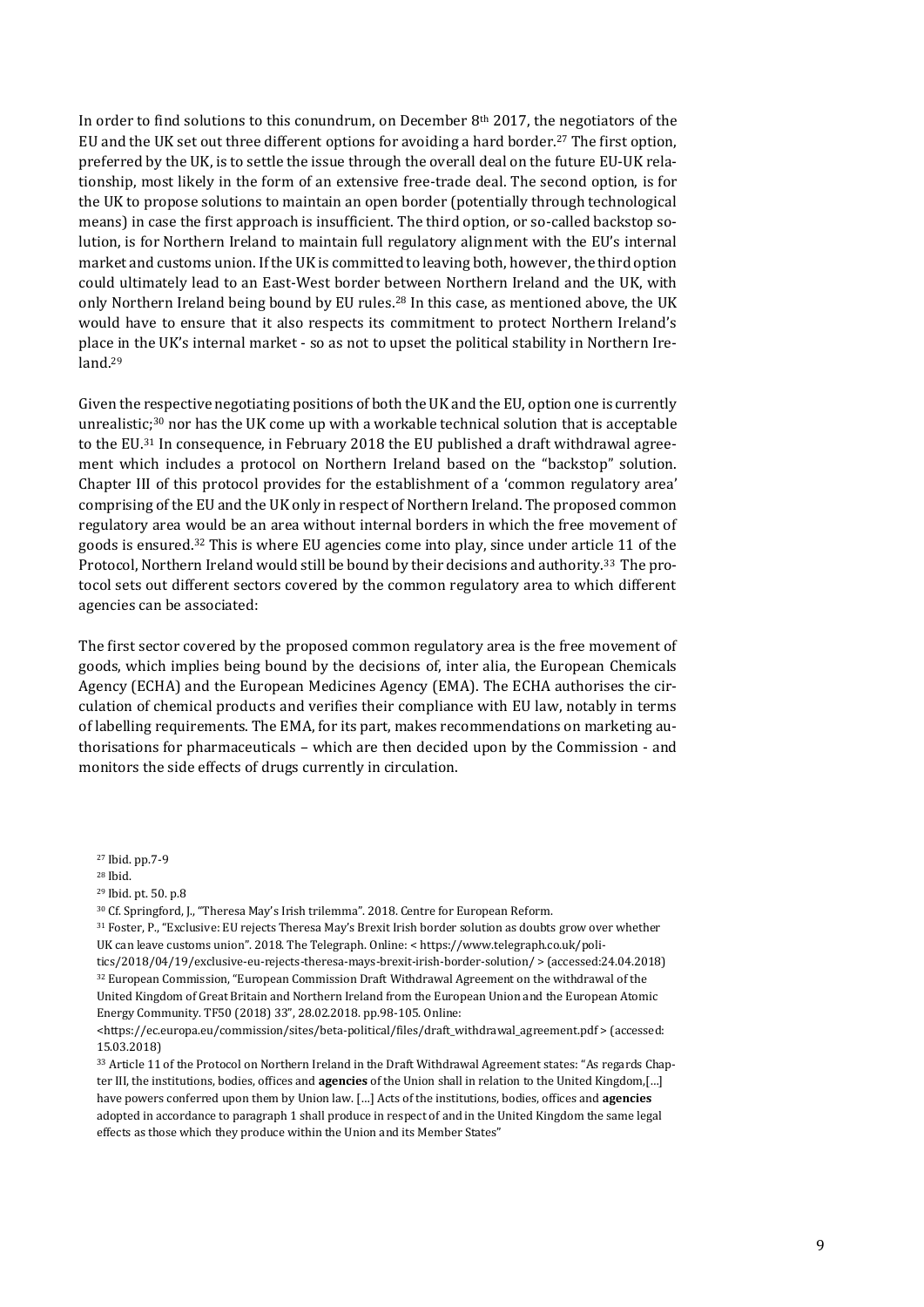These two agencies are not without significance for the Irish case, as in 2015 chemicals and related products were the largest category of goods traded between the UK and Ireland.<sup>34</sup>

The second sector covered by the proposed common regulatory area is agriculture and fisheries, in which the European Food Safety Authority (EFSA) and the European Fisheries Control Agency (EFCA) play a role. The EFSA carries out risk assessments and produces scientific opinions that form the basis for European policies and legislation in food safety, animal welfare and plant protection. The EFCA ensures the compliance of Member States with the Common Fisheries Policy by helping coordinate the work of national inspection authorities. It is important to bear in mind, that although the UK agrees in principle to the backstop solution, the exact terms are still up for negotiations, whereby in addition to the common regulatory area as a whole, fisheries may prove to be a particularly thorny point.<sup>35</sup>

The third sector is the Single Electricity Market, by virtue of which Member States are part of the Agency for the Cooperation of Energy Regulators (ACER). This agency complements and coordinates the work of national energy regulators. It can also take binding individual decisions on issues of cross border energy infrastructure.<sup>36</sup> The energy sector is of particular importance to Northern Ireland given that the UK and Ireland are part of a bilateral Single Energy Market, which ensures energy security in Northern Ireland.

The fourth sector is the environment, which implies participation in the European Environment Agency. The EEA (agency) is a hub for environmental knowledge-sharing and capacity building at EU level. It is tasked with supporting sustainable development by providing reliable information to policy makers.

The fifth sector includes several other areas of cooperation, such as transport and telecommunications. The European Railway Agency (ERA) plays a role in facilitating the EU's transport policy by enhancing the interoperability of railway infrastructure and promoting common safety norms. The ERA can also issue single EU-wide safety certificates to railway companies as well as vehicle authorisations for operation in more than one country. The Body of European Regulators of Electronic Communications (BEREC) assists the Commission and national regulators in implementing EU laws in the field of electronic communications.

To sum up, part of the solution to avoid a hard border between the North and the South of Ireland may require the UK – or at minimum Northern Ireland – to remain bound by EU agencies, as close regulatory alignment is necessary. A key issue in this scenario is whether the UK as a whole – or indeed possibly the Northern Irish Executive – will be represented in the decision-making process of the agencies to which Northern Ireland may still be bound.

ropa.eu/en/The\_agency/Mission\_and\_Objectives/Pages/Acts-of-the-agency.aspx >. (accessed: 15.03.2018)

<sup>34</sup> Cf. Government of Ireland, "Brexit: Ireland and the UK in numbers". Central Statistics Office. 2016. Online: [<http://www.cso.ie/en/media/csoie/releasespublications/documents/statisticalpublications/Brexit.pdf](http://www.cso.ie/en/media/csoie/releasespublications/documents/statisticalpublications/Brexit.pdf) > (accessed: 15.03.2018)

<sup>35</sup> cf. Burke, E., "Ulster's fight, Ulster's rights? Brexit, Northern Ireland & the threat to British-Irish relations". 2017. Centre for European Reform. p. 2 for more information on potential difficulties that could arise between London and Dublin with regards to the UK's claim over the Lough Foyle sea waters.

<sup>36</sup> The Agency for the Cooperation of Energy Regulators, 2018, Online: <https://acer.eu-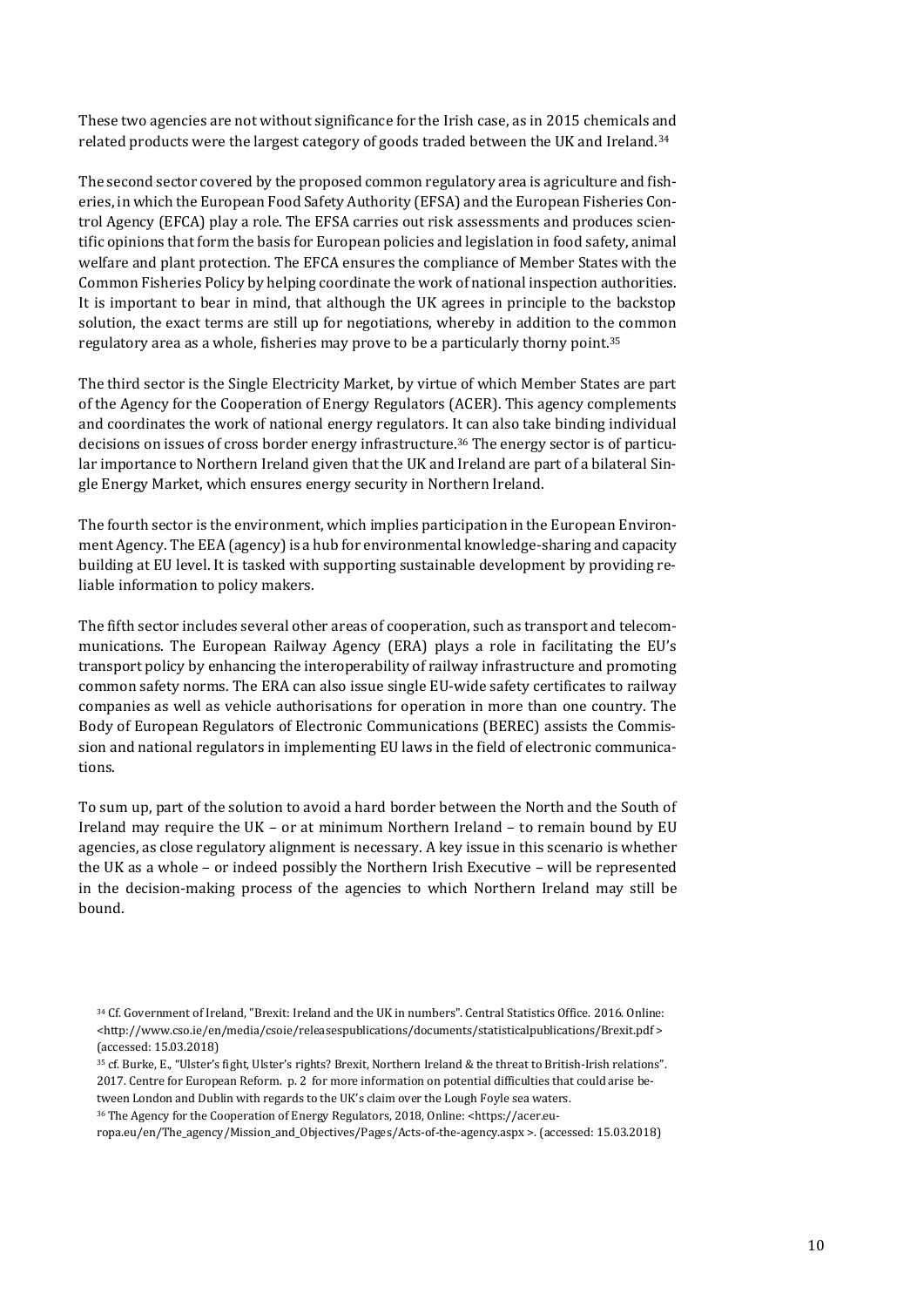Overall, however, the Northern Ireland issue remains unresolved. The backstop solution, as set out by the EU, is in its current form politically untenable for the UK and is thus still up for negotiations. In response to the EU's draft protocol, Theresa May stated in front of the British parliament that no British Prime Minister could ever agree to create a border separating Northern Ireland from the rest of the UK.<sup>37</sup> In a letter addressed to Donald Tusk on 19 March 2018, Theresa May nonetheless stated that she was "committed to agreeing in the Withdrawal Agreement operational legal text for at least the so-called 'backstop option' set out in the Joint Report, in parallel with discussions of the other scenarios". She also made clear, however, that workable solutions are yet to be developed and further highlighted the UK's commitment to avoid a North-South border, but crucially, also its commitment to protect Northern Ireland's place within the UK's internal market.<sup>38</sup>

## <span id="page-10-0"></span>**Internal and external European security**

The question of the UK's continued participation within the agencies linked to internal and external European security is another area of concern to the Brexit negotiations.

When it comes to internal security, Brexit will not stop transnational criminal activities. It is therefore both in the UK and the EU's interest to continue close cooperation in aspects of Justice and Home Affairs (JHA), notably regarding the exchange of data to facilitate criminal investigations. The agencies Europol and Eurojust play an important role in this regard, as they enable close cooperation and coordination of the Member States' police and judicial branches. Europol supports law enforcement authorities in fighting against terrorism, cybercrime, drug trafficking or other forms of serious crimes by acting as a hub for data exchange. Eurojust supports the coordination of investigations and prosecutions between the competent authorities in the Member States, it notably helps implement extradition requests.

In her speech at the Munich Security Conference in February 2018, Theresa May stated that the UK would seek continued participation in EU agencies involved in JHA.<sup>39</sup> Crucially, she also stated that the UK would, to that end, respect the remit of the CJEU. On the other hand, she implied that the UK would want to be appropriately represented and play a role in shaping decisions on future collective actions. Allowing the UK, as a non-EU state, to have a say in the future decision-making process of EU agencies, however, goes against the EU's key negotiating priorities. As will be demonstrated in the next section, there is no precedence of a non-EU state having any form of voting-right within EU agencies.

Similarly, maintaining close military and defence cooperation is within the interests of the continent as a whole. At the EU level, it is the European Defence Agency (EDA) that supports Member States in improving overall defence capabilities. Theresa May has made clear in her Munich speech that the UK would seek continued participation within the EDA.<sup>40</sup>

<sup>37</sup> May, T., "Prime Minister's Questions: 28 February 2018". 2018. Online:

[<sup>&</sup>lt;https://www.parliament.uk/business/news/2018/february/prime-ministers-questions-28-february-](https://www.parliament.uk/business/news/2018/february/prime-ministers-questions-28-february-2018/)[2018/>](https://www.parliament.uk/business/news/2018/february/prime-ministers-questions-28-february-2018/) (accessed: 22.03.2018)

<sup>38</sup>May, T., "Prime Minister's letter to Donald Tusk: 19 March 2018". 2018. Online:

[<sup>&</sup>lt;https://www.gov.uk/government/publications/prime-ministers-letter-to-donald-tusk-19-march-2018>](https://www.gov.uk/government/publications/prime-ministers-letter-to-donald-tusk-19-march-2018) (accessed: 22.03.2018)

<sup>39</sup> Cf.: Theresa May, "PM speech at Munich Security Conference", Gov.uk. 17.02.2018. Online:

[<sup>&</sup>lt;https://www.gov.uk/government/speeches/pm-speech-at-munich-security-conference-17-february-2018>](https://www.gov.uk/government/speeches/pm-speech-at-munich-security-conference-17-february-2018) (accessed: 15.03.2018)

<sup>40</sup> Ibid.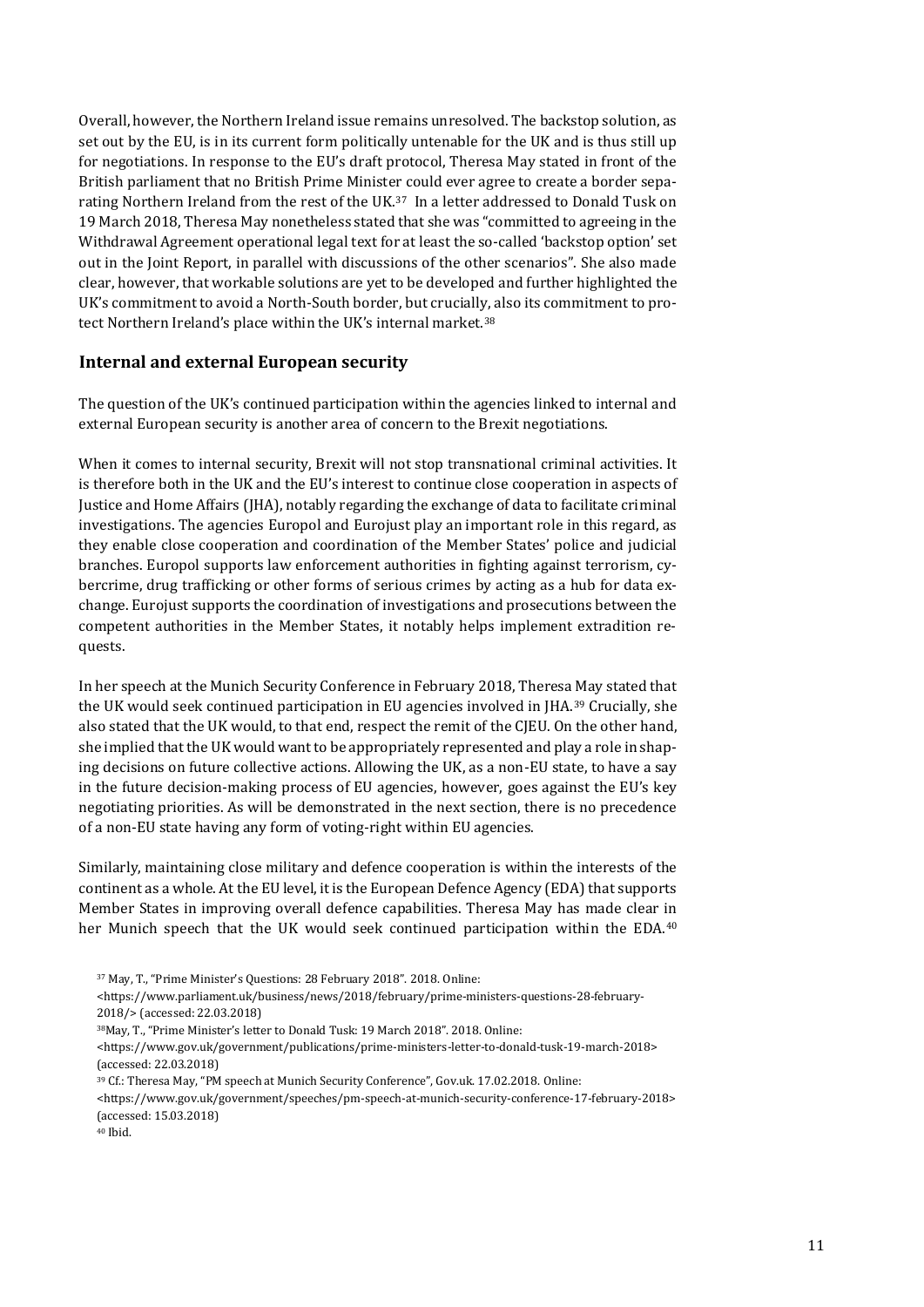Yet, once again the UK wants to maintain influence in the decision-making of the agency, which goes against the EU's negotiation position. Tensions are all the more likely to arise in the field of military and defence, since on the one hand, the UK is the European country with the highest military expenditure, meaning that the EU has an interest in maintaining close ties.<sup>41</sup> On the other hand, the UK has also had a very critical stance towards military operations at EU level and has been the strongest critic of the EDA, vetoing an increase in the agency's budget since 2010.

## <span id="page-11-0"></span>**III. EU agencies' relationships with third countries**

Determining the exact terms and conditions of future UK participation in EU agencies will therefore prove to be another difficult point within the Brexit negotiations, with both parties seeking to uphold different priorities. The types of existing third country relationships that EU agencies have developed so far can, nonetheless, provide an idea as to what the UK's future involvement may look like. The majority of agency-regulations provide for some degree of interaction with third countries, from full participation to simple cooperation.<sup>42</sup>

## <span id="page-11-1"></span>**Full participation (EEA model)**

In order to accurately understand the ways in which third countries interact with EU agencies, it is important to highlight the distinction between *participation* and simple *cooperation*. Nearly all EU agencies have forms of cooperation with numerous non-EU counterparts, mainly consisting of the exchange of best practice.<sup>43</sup> At the same time, most agencies (23/36) also allow for the full participation of third countries, under certain conditions, as provided for by their regulation.<sup>44</sup> For the majority, this requires the adoption of EU law within the field covered by the agency or of legislation having been recognised as equivalent to EU law.<sup>45</sup> All of the agencies that allow for the full participation of third countries are linked either to the functioning of the Single Market or to the Schengen zone.

In practice, the only non-EU states that have been authorised to fully participate in EU agencies are those party to the European Economic Area (EEA) Agreement – that is, Norway, Iceland and Liechtenstein.<sup>46</sup> Their participation equates that of EU Member States, but, crucially, without voting-rights. As such, they gain the benefits of membership whilst also being bound by the decisions and the authority of the agencies. The exact terms of EEA states'

<sup>42</sup> Except of CPVO (plants), EFCA (fisheries), EUISS (security institute) and Translation Centre.

<sup>46</sup> With a few notable fringe cases: Switzerland participates in 6 agencies (3 of which are linked to the Schengen zone). Turkey, as an accession country, participates in 2 agencies: the EEA (environment) and the EMCDDA (drug addictions). More details on Switzerland will be given in the 'fringe cases' section.

<sup>41</sup> cf. Giegerich, B., Mölling, C., "The United Kingdom's contribution to European security and defence". 2018. The International Institute for Strategic Studies, the German Council on Foreign Relations.

<sup>43</sup> Except CPVO, EFCA, EUISS, Translation Centre, ESMA (maritime), ENISA (network security), EU LISA (large IT systems) and SRB (resolution board).

<sup>44</sup> Exceptions: the EMA (medicines), the EEA (environment), the Cedefop (vocational training), Eurofound (living and working conditions), CPVO (plants), the FRA (fundamental rights), the EFCA (fisheries), Europol, Eurojust, the EU OSHA (occupational health & safety), the EUIPO (intellectual property), the Translation Centre, the EDA (defence) and SatCen - founding regulations have no provision for the participation of third countries.

<sup>45</sup> The exceptions are: the ECHA (chemicals), the GNSS agency (navigation system), EMCDDA (drug addictions), ETF (training foundation), BEREC (electronic communications) and CEPOL – whose founding regulations do not specify that the third country must adopt EU law or equivalent.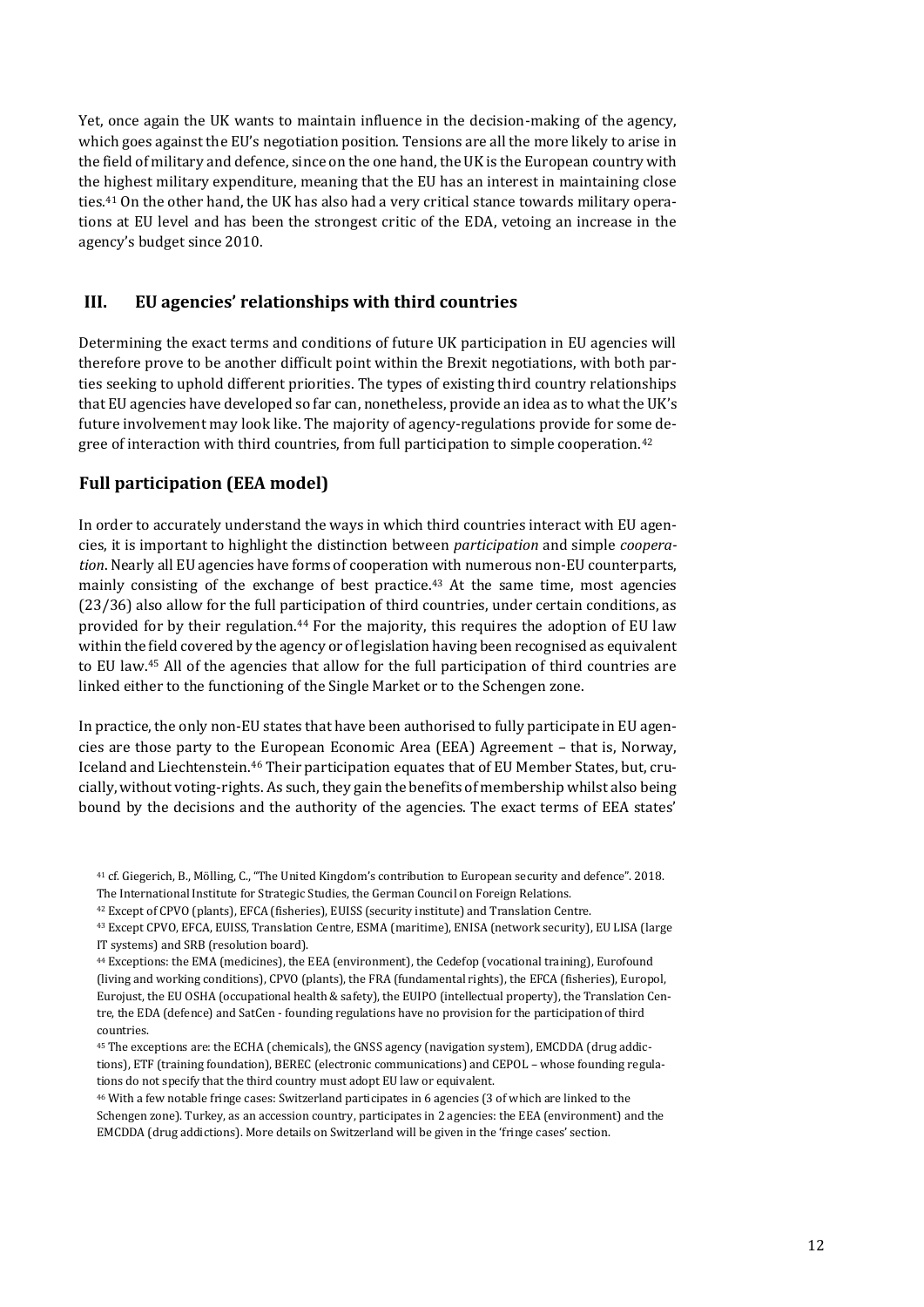participation are set out by an EEA Joint Committee Decision (one for each agency).<sup>47</sup> These terms are essentially the same from one agency to another: the EEA states have a seat on management board of the agency, when applicable they have representatives on the agency's Board of Appeal<sup>48</sup> and their nationals can be part of the agency's staff. In exchange, however, they are required to contribute to the budget of the agency (determined according to their GDP) and must ensure that in the relevant fields their national law equates EU law – whilst having no voting rights. With the exception of Frontex, which allows for limited voting rights to the EEA states (and Switzerland) due to their participation in the Schengen agreements. As a side note, the associate/candidate countries are also present as observers within the management board of 6 agencies (EASA, EMSA, EFSA, EEA, FRA and BEREC) in view of progressing towards future membership.

It is important to highlight, however, that the EEA model of participation only works due to the framework offered by the EEA agreement, which extends the single market and its four freedoms to Norway, Iceland and Liechtenstein. It is a 'dynamic' agreement, regularly updated to take in all new EU legislation in the fields that it covers $49$  and it provides for adequate dispute resolution mechanisms through the EFTA court. In addition, the EFTA Surveillance Authority, mirror institution to the European Commission, plays a key role in insuring the compliance of the EEA states with the decisions taken by EU agencies (as the EEA states cannot constitutionally accept direct decisions from EU bodies). The EFTA Surveillance Authority therefore participates in the agencies that issue binding decisions and those which supervise the application of EU law. The EFTA Surveillance Authority is, for instance, present within the European Supervisory Authorities (ESA), whereby it takes decisions addressed to the competent authorities or to the market operators in the EEA states, on the basis of drafts prepared by the relevant ESA. This is true for instance with regards to the ESMA's direct supervision of EEA Credit Rating Agencies and Trade Repositories - all decisions are adopted by the EFTA Surveillance Authority on the basis of drafts prepared by ESMA.<sup>50</sup>

The conclusion that can be drawn for the UK, is that in order for it to uphold its current level of participation in EU agencies, the UK would have to accept a rule-taking position and align its policies in the relevant fields. Just like the EEA states, the UK would still be bound by the decisions and authority of the agencies, gain the benefits of membership and have a seat at the decision-making table – albeit without voting rights. On the other hand, this would imply that the UK government cross all of its negotiation red lines - namely, accepting the jurisdiction of the CJEU, maintaining regulatory alignment with the EU and contributing financially. Moreover, the EU, for its part, will want to ensure that adequate mechanisms are put in place to guarantee that the UK adopts and applies relevant EU legislation in a timely

<sup>47</sup> See the European Free Trade Association, *EU agencies,* 2018, Online: <http://www.efta.int/eea/eu-agencies> (accessed: 15.03.2018). This webpage provides links to all of the Joint Committee Decisions that set out the terms on which EEA states participate in the agencies.

<sup>48</sup> The following agencies have a board of appeal: the EASA (aviation), the EMSA (maritime), the ECHA (chemicals), the ACER (energy), the CPVO (plants), the EUIPO (intellectual property) and the ESAs (financial).

<sup>49</sup> All internal market aspects are included in the EEA agreement expect Agriculture and Fisheries (which explains why EEA states do not participate in the European Fisheries Control Agency and the Community Plant Variety Office). Moreover, the EEA agreement does not include the Customs Union, the Common Trade Policy, Justice and Home Affairs, CFSP or the Monetary Union.

<sup>50</sup> Council of the European Union, "Council Conclusions on the EU and EEA-EFTA Ministers of Finance and Economy. 14178/1/14 REV 1". 14.10.2014. Online:

[<sup>&</sup>lt;http://www.efta.int/sites/default/files/documents/eea/eea-news/2010-10-14-EEA-EFTA-ECOFIN-joint](http://www.efta.int/sites/default/files/documents/eea/eea-news/2010-10-14-EEA-EFTA-ECOFIN-joint-conclusions.pdf)[conclusions.pdf](http://www.efta.int/sites/default/files/documents/eea/eea-news/2010-10-14-EEA-EFTA-ECOFIN-joint-conclusions.pdf) > (accessed: 15.03.2018).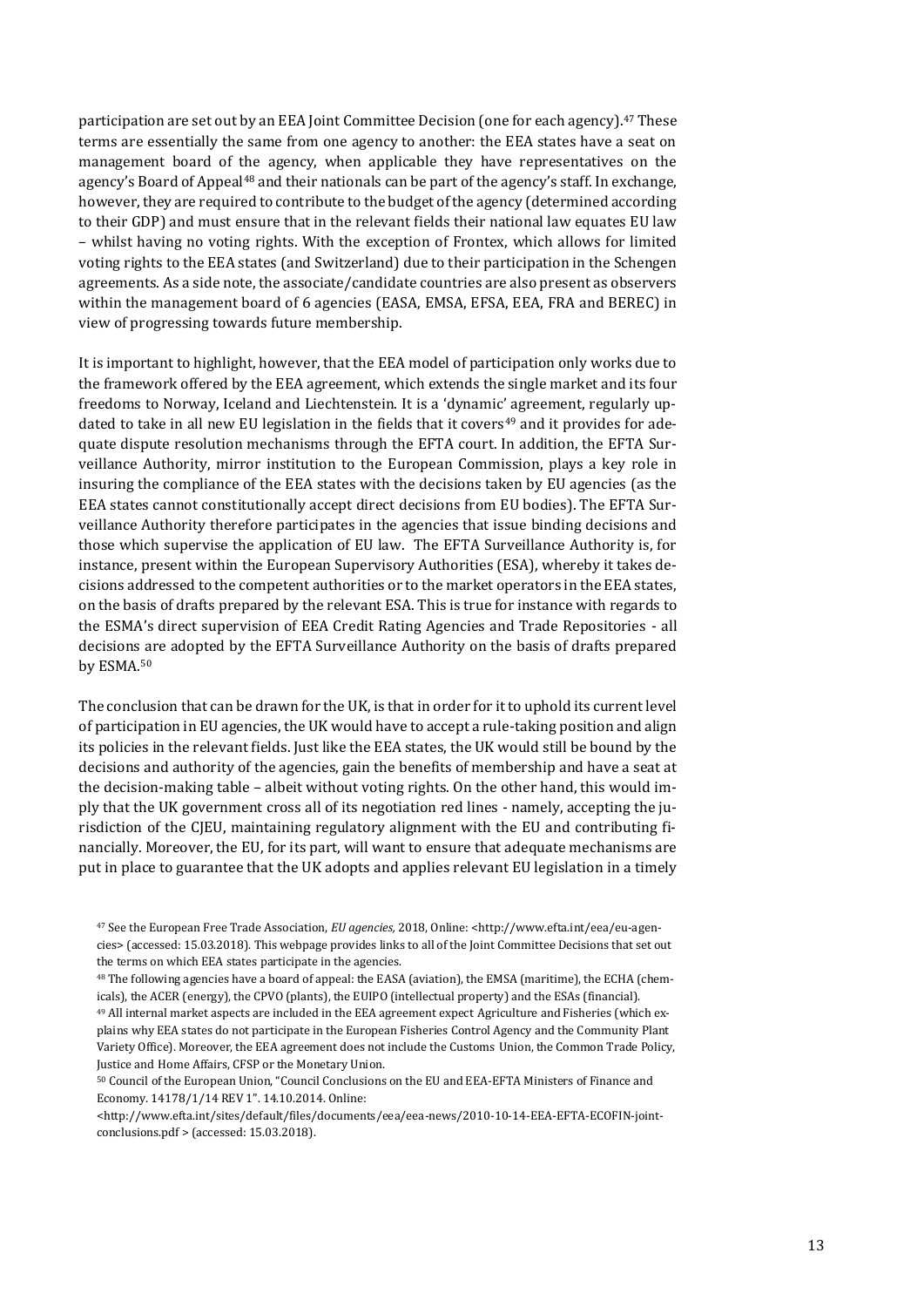manner – as is ensured in the case of Norway through the EEA agreement. This type of participation is, however, incompatible with the UK's current negotiation stance.

#### <span id="page-13-0"></span>**Bilateral cooperation agreements**

Another way in which third countries relate to EU agencies is through cooperation agreements. The majority of EU agencies can enter into bilateral working agreements to establish forms of cooperation with counterparts all around the world.<sup>51</sup> These agreements, however, lead to a very different type of relationship than that of the participation of the EEA states. Cooperation agreements do not enable third countries to send representatives on the management boards and the decisions taken by the agencies do not apply to the third countries.

With regards to bilateral working agreements, a distinction can be made between agencies related to the single market – with a sub-section on financial agencies – and agencies related to Justice and Home Affairs (JHA) / Common Foreign and Security Policy (CFSP).

#### *Agencies related to the single market:*

In the case of agencies related to the single market, the cooperation established with third country counterparts remains limited to exchanges of technical expertise and information (sometimes with confidentiality clauses), workshops and staff exchanges. These agreements, typically Memorandums of Understanding (MoU), are not legally binding and can be terminated by whichever party with very little notice. The European Food Safety Authority (EFSA), for instance, has entered into agreements with Australia, Canada, New Zealand, Japan and the US. As an example, the MoU between the Canadian Food Inspection Agency (CFIA) and the EFSA provides for '*mutual support and cooperation in the collection, analysis and sharing of technical data*' to facilitate food safety risk assessments. It contains a confidentiality clause and states that both agencies are to designate a staff member as coordinator for the maintenance of close contacts.<sup>52</sup> The majority of EU agencies do not need to obtain the approval of the Commission or the Council before entering into such agreements: out of 36 regulatory agencies only 9 require prior-consultation with one of the main EU institutions. 53

#### *Agencies related to financial services (the ESAs):*

Furthermore, special attention should be pointed towards the European Supervisory Authorities (ESAs) – namely, the European Markets and Securities Authority (ESMA), the European Banking Authority (EBA) and the European Insurance and Occupational Pensions Authority (EIOPA) – as they have a more extensive form of cooperation with the financial

<sup>51</sup> See the table on page 28 for an overview.

<sup>52</sup> Cf. Memorandum of Cooperation between the European Food Safety Authority (EFSA) and the Canadian Food Inspection Agency (CFIA), 2015. Online:

[<sup>&</sup>lt;https://www.efsa.europa.eu/sites/default/files/memorandum-efsa-cfia.pdf](https://www.efsa.europa.eu/sites/default/files/memorandum-efsa-cfia.pdf) >. (accessed: 15.03.2018). For another example see the Cf. Memorandum of Understanding between the Agency for the Cooperation of Energy Regulators (ACER) and the Federal Energy Regulatory Commission, 2015. Online:

[<sup>&</sup>lt;https://www.ferc.gov/legal/mou/2015/MOU-ACER.pdf>](https://www.ferc.gov/legal/mou/2015/MOU-ACER.pdf) (accessed: 15.03.2018)

<sup>53</sup> CEPOL, EASA, Eurojust, Europol, EMCDDA, ETF, FRA, Frontex, EDA.

cf. Ott, A., Vos, E., Coman-Kund,F., "EU agencies & their international mandate: A new category of global actors?". 2013. Working Paper of the Centre for the Law of EU External Relations.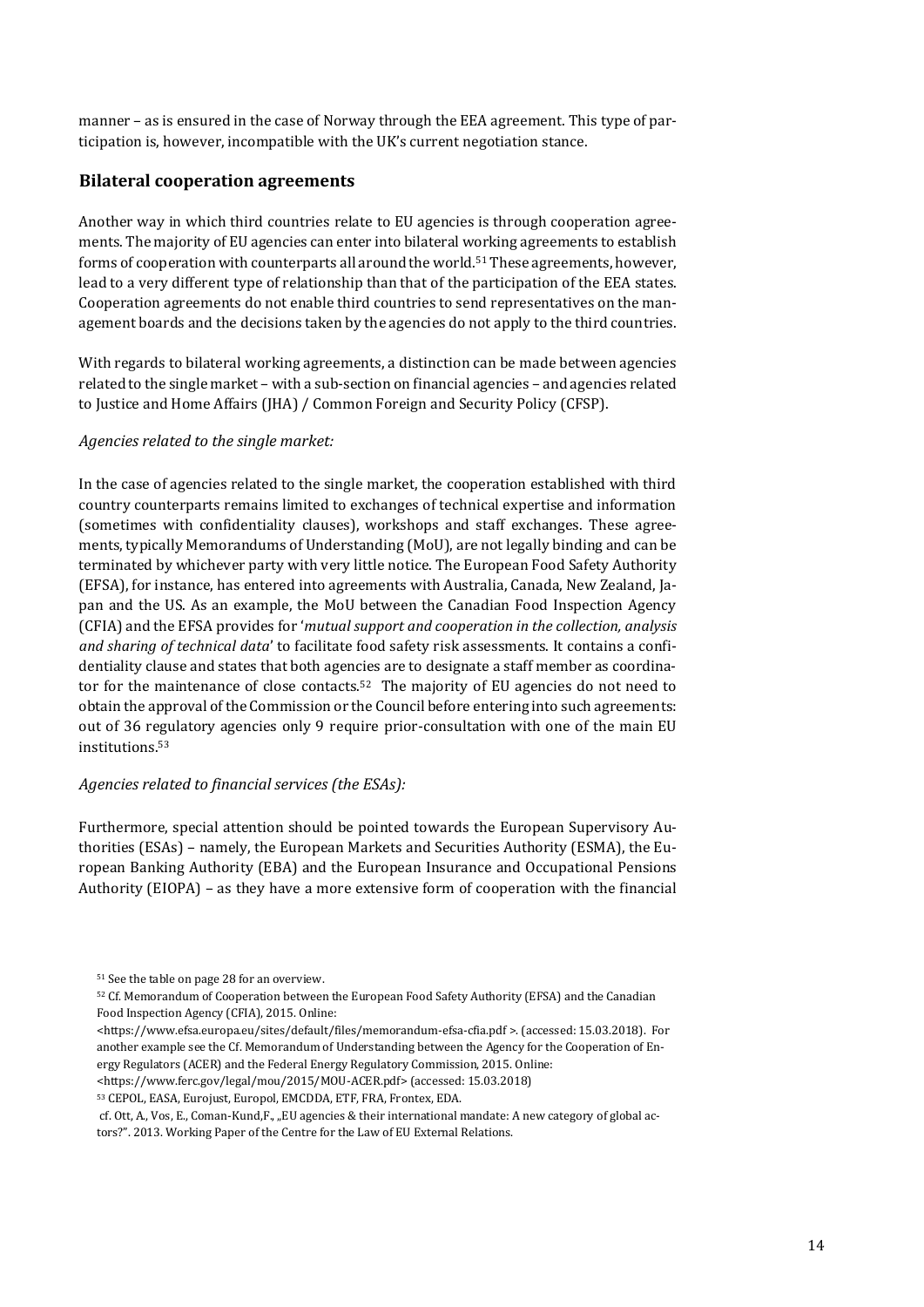supervision authorities of third countries that have been granted equivalence on financial services with the EU. 54

Equivalence decisions on financial services facilitate the access to the EU's single market for certain third country financial services providers (not all sectors of the finance industry are covered by an equivalence provision).<sup>55</sup> Equivalence is granted following an assessment of the third country's relevant legislation on the basis of sector-specific criteria laid out in the equivalence provisions of the EU's legal acts.<sup>56</sup> Typically the assessment will verify whether the country's law produces the same outcome as the corresponding EU law and whether the financial service providers within the third country are subject to effective supervision and enforcement.<sup>57</sup> The European Commission (specifically DG FISMA)<sup>58</sup> assisted by the ESAs, is responsible for carrying out the assessments and is left with great discretion on the final decision, due to the vagueness of the legal benchmarks. The Commission can also decide to withdraw an agreement or limit it in time. To date, the EU has adopted over 200 equivalence decisions relating to different states in different financial sectors - most frequently to Canada, the US, Japan and Switzerland.<sup>59</sup>

Once a third country has obtained equivalence on a type of financial service, it must collaborate with the ESAs, as each equivalence provision requires that the financial supervision authorities of the third country conclude a cooperation agreement with the relevant ESA. For example, under article 47 of Regulation 600/2014 on markets in financial instruments (MiFIR), the cooperation, in this case with ESMA, must include:

- Exchanges of information, with ESMA having access to all information regarding non-EU firms authorised within the third country;
- Mechanisms for prompt notification to ESMA when a third country firm infringes its obligations;
- Coordination of supervisory activities, including, when appropriate, on-site inspections carried out by ESMA.<sup>60</sup>

<sup>54</sup> The founding regulations of the ESAs each contain an article stating the following: "2. The Authority **may cooperate** with the countries referred to in paragraph 1, **applying legislation which has been recognised as equivalent in the areas of competence of the Authority** referred to in Article 1(2), as provided for in international agreements concluded by the Union in accordance with Article 216 TFEU." *-* ESMA: article 74 of Regulation 1095/2010; EBA: article 75 of Regulation 1093/2010; EIOPA: article 75 of Regulation 1094/2010. <sup>55</sup> For an overview of the sectors covered by equivalence see table p.3 in European Parliament, "Third-country equivalence in banking legislation", Briefing, PE 587.369,

2017.Online:[<http://www.europarl.europa.eu/RegData/etudes/BRIE/2016/587369/IPOL\\_BRI\(2016\)58736](http://www.europarl.europa.eu/RegData/etudes/BRIE/2016/587369/IPOL_BRI(2016)587369_EN.pdf) [9\\_EN.pdf>](http://www.europarl.europa.eu/RegData/etudes/BRIE/2016/587369/IPOL_BRI(2016)587369_EN.pdf) (accessed: 15.03.2018)

<sup>56</sup> For an example of the conditions needed for equivalence, see article 47 of the European Parliament and Council Regulation (EU) No 600/2014, "on markets in financial instruments and amending Regulation (EU) No 648/2012", L 173/84. Online: <[https://eur-lex.europa.eu/legal-](https://eur-lex.europa.eu/legal-content/EN/TXT/PDF/?uri=CELEX:32014R0600&from=EN)

[content/EN/TXT/PDF/?uri=CELEX:32014R0600&from=EN>](https://eur-lex.europa.eu/legal-content/EN/TXT/PDF/?uri=CELEX:32014R0600&from=EN) (accessed: 15.03.2018)

<sup>57</sup> Cf. European Commission, «EU equivalence decisions in financial services policy: an assessment », Commission Staff Working Document, SWD(2017) 102 final, 2017. Online:

[<https://ec.europa.eu/info/sites/info/files/eu-equivalence-decisions-assessment-27022017\\_en.pdf>](https://ec.europa.eu/info/sites/info/files/eu-equivalence-decisions-assessment-27022017_en.pdf) (accessed: 15.03.2018)

<sup>58</sup> DG FISMA: Directorate-General for Financial Stability, Financial Services and Capital Markets Union.

<sup>59</sup> For an overview of the equivalence agreements see the Annex p.6-12 of the European Parliament, "Thirdcountry equivalence in banking legislation", Briefing, PE 587.369, 2017.

<sup>60</sup> See article 47 2 (a) (b) (c) of the European Parliament and Council Regulation (EU) No 600/2014, "on markets in financial instruments and amending Regulation (EU) No 648/2012", L 173/84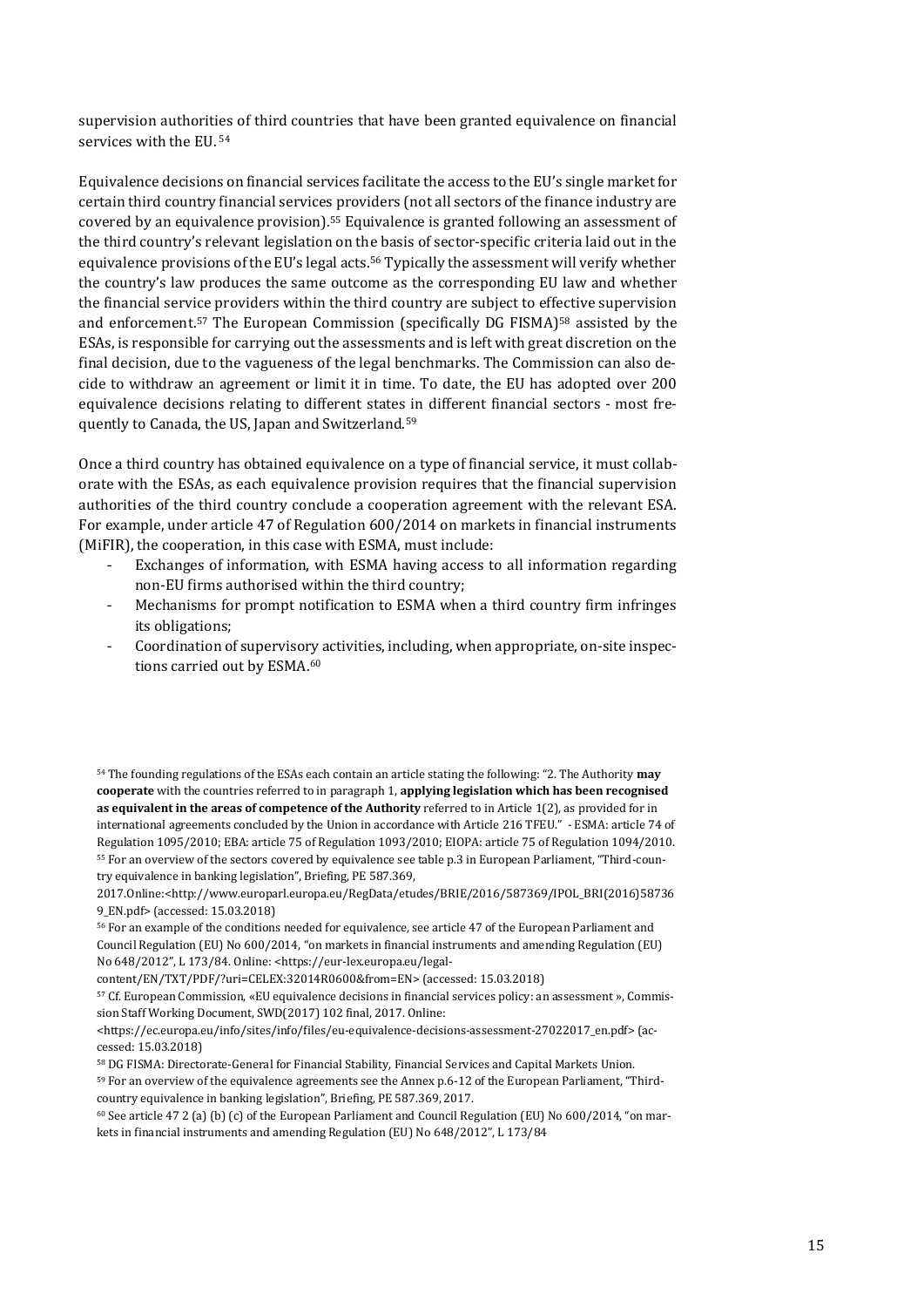In addition, even though the ESAs do not have direct supervision or enforcement powers over the firms of a third country, all third country firms operating in the EU must be registered with the relevant ESA.<sup>61</sup>

An ESA can also decide to withdraw a third-country firm from its registry at any time if: (1) it considers that the firm is infringing its obligations without appropriate redress from the third country authorities, or (2) cooperation with the third country's financial supervision authorities breaks down. The withdrawal of a third country firm from the registry is not without significance, as it prompts the Commission to reassess, and potentially remove, the equivalence (although there is no precedence of this). <sup>62</sup>

Returning to the issue of Brexit, it is worth considering in more detail whether the equivalence regime is a credible basis for the post-Brexit EU-UK relationship in financial services. Firstly, due to the importance of the British financial services sector for the UK and the EU as a whole. Secondly, because the equivalence regime is an option considered both by British politicians and by the British finance industry – if it were substantially reformed. Already in 2017, for instance, TheCityUK, the industry led body representing UK-based financial services, sponsored a working group to assess the EU's third country regimes in financial services, notably the equivalence regime.<sup>63</sup> More recently, Prime Minister May mentioned systems of 'mutual recognition' during her speech on the  $2<sup>nd</sup>$  March 2018.<sup>64</sup> Building on the Prime Minister's speech, the British Chancellor of the Exchequer, Philip Hammond, also directly referred to the EU's equivalence regime in financial services in a speech on the 7<sup>th</sup> of March 2018. He argued that the equivalence regime could be a basis for the future EU-UK relation - if it were developed into a system more akin to mutual recognition, including a binding mediation mechanism, thus with both sides effectively guaranteeing each other access to their financial markets. 65

Although equivalence would enable many British service providers to maintain access to the EU market, there are nonetheless a number of draw-backs to the procedure:<sup>66</sup>

First, the equivalence regime is a piecemeal approach. It does not cover all financial services, meaning that the UK would not enjoy the same level of access as it currently enjoys.

Second, equivalence decisions are static, in the sense that they cannot be regularly updated and only take into account the legislation existing at the time of their signature. Thus, any future changes in legislation on either side could call into question the agreement as a whole. As such, the Commission is wary of granting equivalence given that it can lead to disparities and unfair competition in case of momentary regulatory dis-alignment.

https://www.gov.uk/government/speeches/chancellors-hsbc-speech-financial-services > (accessed: 15.03.2018).

<sup>61</sup> See article 46 of ibid.

<sup>62</sup> cf. European Parliament, "the UK's Potential Withdrawal from the EU and Single Market Access under EU Financial Services Legislation", IP/A/ECON/2016-13, PE 595.334, 2017. Online:

[<sup>&</sup>lt;http://www.europarl.europa.eu/RegData/etudes/IDAN/2016/595334/IPOL\\_IDA\(2016\)595334\\_EN.pdf>](http://www.europarl.europa.eu/RegData/etudes/IDAN/2016/595334/IPOL_IDA(2016)595334_EN.pdf) (accessed: 15.03.2018)

<sup>63</sup> International Regulatory Strategy Group (IRSG), "The EU's third country regimes and alternatives to passporting: Executive Summary". 2017. Online: <[https://www.thecityuk.com/assets/2017/Reports-PDF/the](https://smex12-5-en-ctp.trendmicro.com/wis/clicktime/v1/query?url=https%3a%2f%2fwww.thecityuk.com%2fassets%2f2017%2fReports%2dPDF%2fthe%2deus%2dthird%2dcountry%2dregimes%2dand%2dalternatives%2dto%2dpassporting%2dexecutive%2dsummary.pdf&umid=4df2c418-0b9d-4fc5-afbb-6ad5ca760d8c&auth=653aedb60eca7c9903c099fb7a128531309ab806-1db000e9db351046209fdc1262cb1382b3c0f434)[eus-third-country-regimes-and-alternatives-to-passporting-executive-summary.pdf>](https://smex12-5-en-ctp.trendmicro.com/wis/clicktime/v1/query?url=https%3a%2f%2fwww.thecityuk.com%2fassets%2f2017%2fReports%2dPDF%2fthe%2deus%2dthird%2dcountry%2dregimes%2dand%2dalternatives%2dto%2dpassporting%2dexecutive%2dsummary.pdf&umid=4df2c418-0b9d-4fc5-afbb-6ad5ca760d8c&auth=653aedb60eca7c9903c099fb7a128531309ab806-1db000e9db351046209fdc1262cb1382b3c0f434) (accessed:22.03.2018) <sup>64</sup> Theresa May, "Our future partnership", Conservatives. 02.03.2018. Online:

[<sup>&</sup>lt;https://www.conservatives.com/sharethefacts/2018/02/our-future-partnership>](https://www.conservatives.com/sharethefacts/2018/02/our-future-partnership) (accessed: 15.03.2018) <sup>65</sup> Hammond, P. "Chancellor's HSBC speech: financial services". 07.03.2018. gov.uk. Online: <

<sup>66</sup> Hammond, P. "Chancellor's HSBC speech: financial services". 07.03.2018.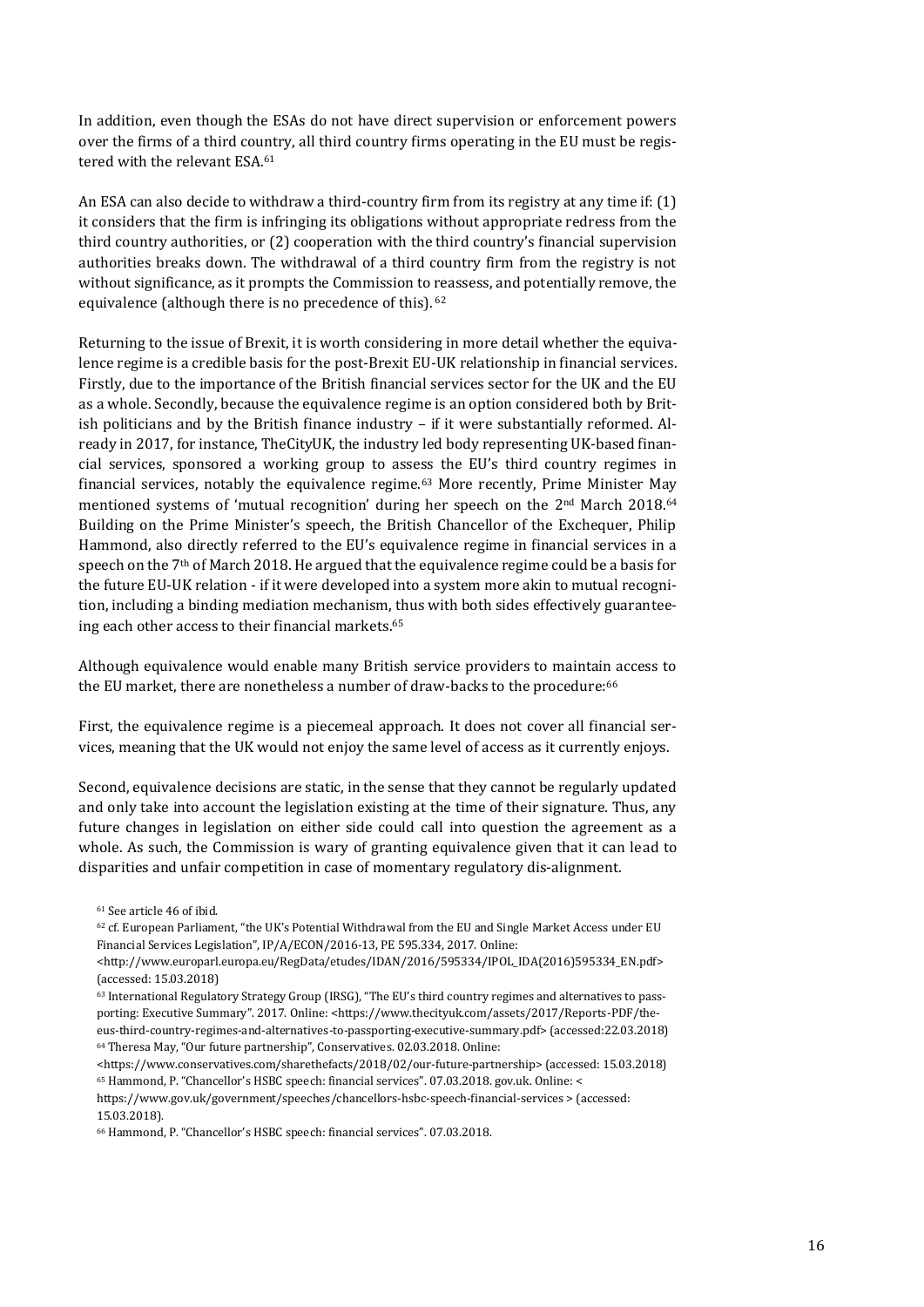Third, the system is volatile, as the Commission can legally withdraw equivalence with very little notice. In addition, as mentioned above, the ESAs can trigger a reassessment of the agreement when they consider that cooperation with their third country counterparts has broken down.

Lastly, the process of granting equivalence can become just as political as technical. As an example: last year, the US and Canada both obtained unlimited equivalence for trading venues,<sup>67</sup> whereas the equivalence decision in regards to Switzerland was limited to one year only - sparking tensions between the Swiss government and the EU.<sup>68</sup> The Commission's press release following the decision on Switzerland justified the time limitation by highlighting the great interconnectedness of the Swiss and EU markets and thus the stronger impact Switzerland could have on the integrity of the EU financial markets.69 Yet, another more political reason can also explain this decision, in the context of the current diplomatic standstill between Switzerland and the Commission over the establishment of a new treaty. This treaty aims to create a common institutional framework in order to replace the 120 bilateral agreements that currently govern Swiss-EU relations.<sup>70</sup> Recital 30 of the equivalence agreement (n°2017/2441) notably states that "*when deciding on whether to extend the applicability of this decision, the Commission should in particular consider progress made towards the signature of an Agreement establishing a common institutional framework*." As such, there is no guarantee that the UK would be able to obtain equivalence, even though, in principle, UK laws would be very close to the EU's in the immediate post-Brexit years – both for economic reasons due to the high interconnectedness between UK and EU markets and for political reasons.

The equivalence procedure would therefore prove inadequate for the scale and complexity of the trade in financial services between the EU and the UK and would not provide sufficient stability for the finance industry. It is for this reason that Hammond called for the equivalence regime to be reviewed in order to include a more objective assessment procedure, a dispute resolution mechanism and a sensible notice period for market participants.<sup>71</sup> In this regard, there is indeed some movement within the EU-27 itself to reform the equivalence regime:

[content/EN/TXT/PDF/?uri=CELEX:32017D2320&from=EN>](http://eur-lex.europa.eu/legal-content/EN/TXT/PDF/?uri=CELEX:32017D2320&from=EN) (accessed: 15.03.2018) <sup>68</sup> cf. Swiss decision: Commission Implementing Decision (EU) 2017/2441, "on the equivalence of the legal and supervisory framework applicable to stock exchanges in Switzerland in accordance with Directive 2014/65/EU of the European Parliament and of the Council", L 344/52, 2017. Online: <[http://eur](http://eur-lex.europa.eu/legal-content/EN/TXT/PDF/?uri=CELEX:32017D2441&from=EN)[lex.europa.eu/legal-content/EN/TXT/PDF/?uri=CELEX:32017D2441&from=EN>](http://eur-lex.europa.eu/legal-content/EN/TXT/PDF/?uri=CELEX:32017D2441&from=EN) (accessed: 15.03.2018) <sup>69</sup> Full quote: "Switzerland differs from other jurisdictions which have been recently been granted equivalence in several ways. The scope of the Swiss decision is much greater, as the trading of Swiss shares in the EU – and vice versa – is more widespread than with the other jurisdictions – the US, Hong Kong and Australia – which were recently recognized. For example, every share in the Swiss top 20 index is traded in the EU. Therefore trading in Switzerland will have a bigger and more immediate impact on the integrity of EU financial markets, including in the case of prevention of market abuse." From European Commission, "MiFID II: Commission adopts equivalence decision on Swiss share trading venues", Press release, 2017. Online: [<http://europa.eu/rapid/press-release\\_IP-17-5403\\_en.htm>](http://europa.eu/rapid/press-release_IP-17-5403_en.htm) (accessed: 15.03.2018) <sup>70</sup> cf. Council of the European Union, "Council conclusions on EU relations with the Swiss Confederation",

6767/17 CH 23 AELE 23 MI 113, 2017. Online: [<http://data.consilium.europa.eu/doc/document/ST-6767-](http://data.consilium.europa.eu/doc/document/ST-6767-2017-INIT/en/pdf) [2017-INIT/en/pdf>](http://data.consilium.europa.eu/doc/document/ST-6767-2017-INIT/en/pdf) (accessed: 15.03.2018)

<sup>71</sup> Hammond, P. "Chancellor's HSBC speech: financial services". 07.03.2018. gov.uk

<sup>67</sup> Cf. US decision: Commission Implementing Decision (EU) 2017/2320, "on the equivalence of the legal and supervisory framework of the United States of America for national securities exchanges and alternative trading systems in accordance with Directive 2014/65/EU of the European Parliament and of the Council", L331/94, 2017. Online: [<http://eur-lex.europa.eu/legal-](http://eur-lex.europa.eu/legal-content/EN/TXT/PDF/?uri=CELEX:32017D2320&from=EN)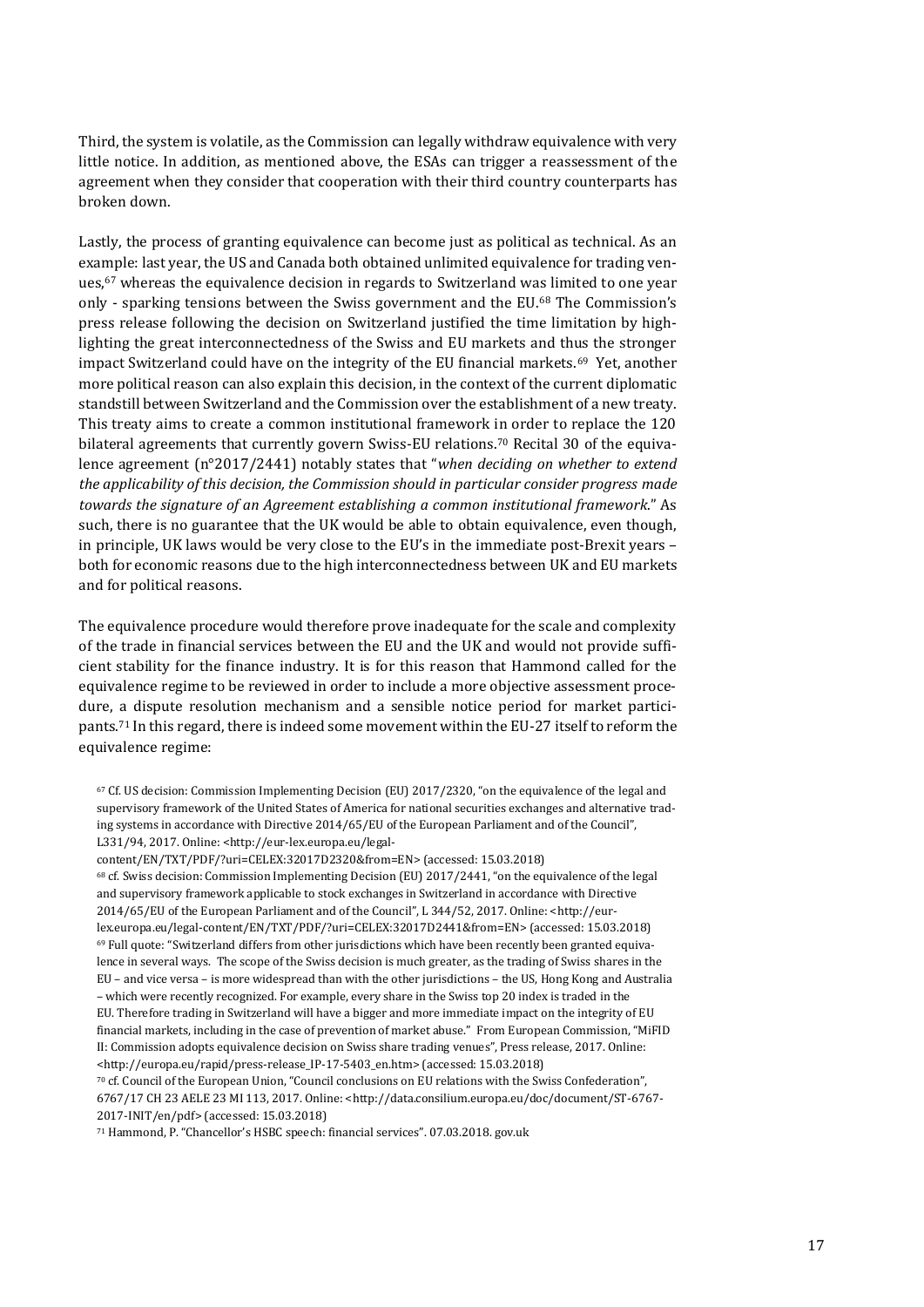First, because it is also in the EU's interest to avoid the fragmentation of the UK financial hub. Whilst maintaining market access for British financial services providers is a key priority for the UK government, the interests of the EU member states are also at stake.<sup>72</sup> Given the high interconnected nature of the financial sector, the disruption caused by businesses relocating to the EU in order to maintain single market access, has the potential to lead to great financial instability in an EU still recovering from the last financial crisis.

Second, certain member states appear dissatisfied with the current equivalence regime. The reaction following the Commission's decision to limit the latest Swiss equivalence agreement to one year underlines this, as 11 member states issued a letter to the Commission in support of Switzerland, arguing that it had been unfairly treated.<sup>73</sup> In addition, some member states, most notably Luxembourg which hosts many British-based fund operations, are pushing for more generous market access for British financial service providers. In March 2018, Luxembourg and France, who have opposing positions on the issue, reached a compromise and co-drafted a new financial services provision that was adopted as a statement by the General Affairs Council in the Article 50 (EU-27) format . This statement calls for a "reviewed and improved equivalence" mechanism that allows for appropriate access to the EU's financial services markets. The provision, however, also states that the EU would retain unilateral control over how the equivalence mechanism works and that the integrity of the single market as well as the decision making autonomy of the EU are to be preserved. <sup>74</sup> How exactly that would look like is therefore still to be determined between the EU Commission and the member states – with added uncertainty whether these would be willing and able to reform the equivalence regime in time to be ready when the UK leaves the transition period.

As such, a form of equivalence mechanism could still be on the table for the future EU-UK relationship in financial services. This would, however, imply a close form of cooperation with the ESAs to which UK firms would still be subject to a form of indirect monitoring – and in which the UK would of course have no say.

#### *Agencies related to JHA/CFSP*

JHA/CFSP agencies also offer more extensive forms of cooperation with third countries than the agencies related to the single market. Although it falls short of membership, third countries are able to cooperate operationally with some of the agencies and exchange more sensitive information under certain conditions.

In the field of JHA, the cooperation agreements with third countries established by Europol can be given as an example. There are two types of cooperation agreements that Europol can enter into with non-EU countries: strategic and operational agreements.

- <sup>73</sup> Shields, M., Blenkinsop, P., Croft, A., "Eleven EU members back Swiss in dispute with Brussels", Reuters, 2018. Online: [< https://uk.reuters.com/article/uk-swiss-eu/eleven-eu-members-back-swiss-in-dispute-with](https://uk.reuters.com/article/uk-swiss-eu/eleven-eu-members-back-swiss-in-dispute-with-brussels-idUKKBN1FJ253)[brussels-idUKKBN1FJ253](https://uk.reuters.com/article/uk-swiss-eu/eleven-eu-members-back-swiss-in-dispute-with-brussels-idUKKBN1FJ253) > (accessed: 15.03.2018)
- <sup>74</sup> Macdonald, A., "EU primes UK trade offer, seeks Brexit transition endorsement", Reuters. 2018. Online: < [https://www.reuters.com/article/us-britain-eu/eu-primes-uk-trade-offer-seeks-brexit-transition-endorse](https://www.reuters.com/article/us-britain-eu/eu-primes-uk-trade-offer-seeks-brexit-transition-endorsement-idUSKBN1GW2QY)[ment-idUSKBN1GW2QY](https://www.reuters.com/article/us-britain-eu/eu-primes-uk-trade-offer-seeks-brexit-transition-endorsement-idUSKBN1GW2QY) > (accessed: 23.03.2018)

<sup>72</sup> PwC, "Brexit and the cost to Europe of fragmenting financial services", 160913-085451-IP-OS, 2016. Online: [<https://www.pwc.co.uk/the-eu-referendum/brexit-cost-to-europe-of-fragmenting-financial-services.html>](https://www.pwc.co.uk/the-eu-referendum/brexit-cost-to-europe-of-fragmenting-financial-services.html) (accessed: 15.03.2018)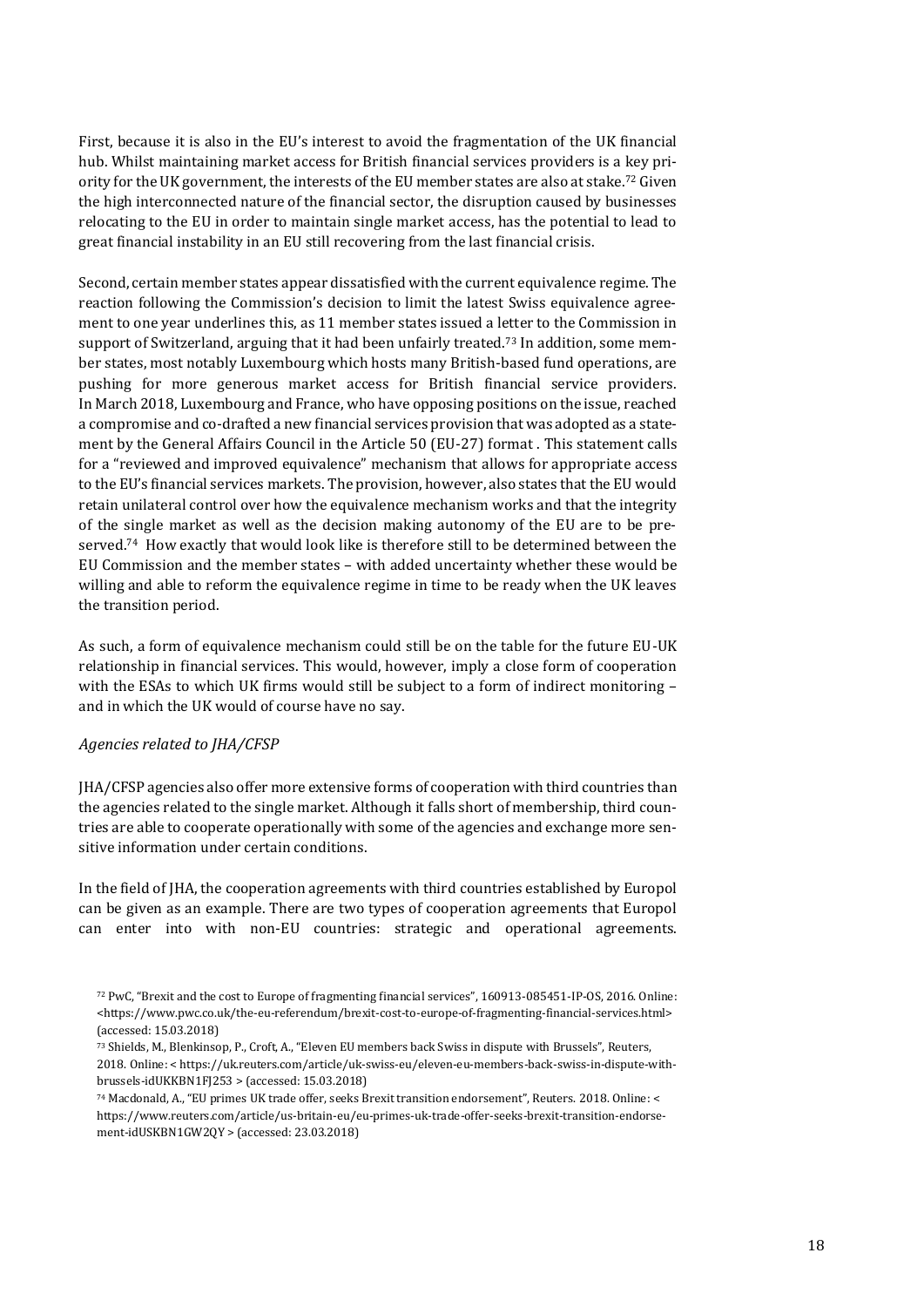Europol has 3 strategic agreements (with China, Russia and Turkey) and 17 operational agreements.<sup>75</sup> Both types of agreements are aimed at enhancing cooperation. The key difference is that strategic agreements are limited to the exchange of general intelligence, strategic and technical information, whereas operational agreements allow for the exchange of information including personal data. <sup>76</sup> Europol also hosts liaison officers from 13 of the countries with which it has concluded an operational agreement (including Canada, Norway, Switzerland and the US).<sup>77</sup> Liaison officers enable the law enforcement agencies of non-EU partners to be represented in Europol's headquarters, thus greatly facilitating communication and cooperation. The Europol agreements are, however, not legally binding and can be terminated by either party with little notice, with the exception of Denmark.

Denmark is an interesting precedence of "third country" participation in Europol for the UK. Since May 2017, with the entry into force of the new Europol Regulation 2016/794<sup>78</sup> and following a national referendum, Denmark is no longer a member of Europol and is considered as a third country, since it does not take part in measures pursuant to Title V Part Three of the TFEU. Despite Denmark's decision to leave, Europol has sought to 'minimise the negative effects of the Danish departure' by concluding an Operational and Strategic Cooperation Agreement with Denmark after having obtained the approval of the Council.<sup>79</sup> This agreement provides for a similar form of cooperation as described above (exchange of sensitive data along with a liaison officers), with two key differences. First, Denmark is admitted as non-voting observer on Europol's management board. Second, although Denmark, as a non-member, cannot directly access the Europol data processing systems, Europol must assign 8 Danish speaking staff with the task of inputting and retrieving data coming from the Danish authorities on a 24/7 basis. This includes the right to modify, correct or delete the said data. <sup>80</sup> On the other hand, however, as opposed to the other third countries, the cooperation agreement with Denmark is legally binding and subject to the remit of the CJEU. In addition, each year Denmark must contribute to the budget of Europol in accordance with its  $GDP<sup>81</sup>$  and must apply a number of EU provisions, namely, the rules laid down by the European Directive 2016/680 on personal data and articles 28 to 48 of the new Europol

<sup>78</sup> Europol was established in 1995 through the Europol Convention. In 2009, it became a full EU agency under the EU's competence with the entry into force of the Treaty of Lisbon - which brought most JHA policy areas under the so-called 'Community method' (CJEU remit, majority voting in the Council and co-decision by the European Parliament). Europol's new regulation (adopted in 2016) aligns its previous legal framework with the requirements of the Treaty of Lisbon.

cf. Regulation (EU) 2016/794 of the European Parliament and the Council of 11 May 2016 on the European Union Agency for Law Enforcement Cooperation (Europol) and replacing and repealing Council Decisions 2009/371/JHA, 2009/934/JHA, 2009/935/JHA, 2009/936/JHA and 2009/968/JHA (OJ L 135, 24.5.2016, p.53).

 $80$  Ibid. Article  $8 +$  article 10 (6).

<sup>75</sup> With: Albania, Australia, Bosnia and Herzegovina, Canada, Colombia, Macedonia, Georgia, Iceland, Liechtenstein, Moldova, Monaco, Montenegro, Norway, Serbia, Switzerland, Ukraine and the US.

<sup>76</sup> Cf. EUROPOL, *Operational Agreements,* 2018, Online: <https://www.europol.europa.eu/partners-agreements/operational-agreements > (accessed: 15.03.2018). This webpage provides links to all the operational agreements between EUROPOL and its third country partners.

<sup>77</sup> With the exception of Bosnia and Herzegovina, Georgia, Liechtenstein and Ukraine, who have an operational agreement with Europol but no liaison officer.

<sup>79</sup> Cf. Recital (3) of the Agreement on Operational and Strategic Cooperation between the Kingdom of Denmark and the European Police Office (EURPOL), 2017. Online:

[<sup>&</sup>lt;https://www.europol.europa.eu/publications-documents/agreement-operational-and-strategic-](https://www.europol.europa.eu/publications-documents/agreement-operational-and-strategic-cooperation-between-kingdom-of-denmark-and-europol)

[cooperation-between-kingdom-of-denmark-and-europol>](https://www.europol.europa.eu/publications-documents/agreement-operational-and-strategic-cooperation-between-kingdom-of-denmark-and-europol) (accessed: 15.03.2018)

<sup>81</sup> Ibid. Article 22.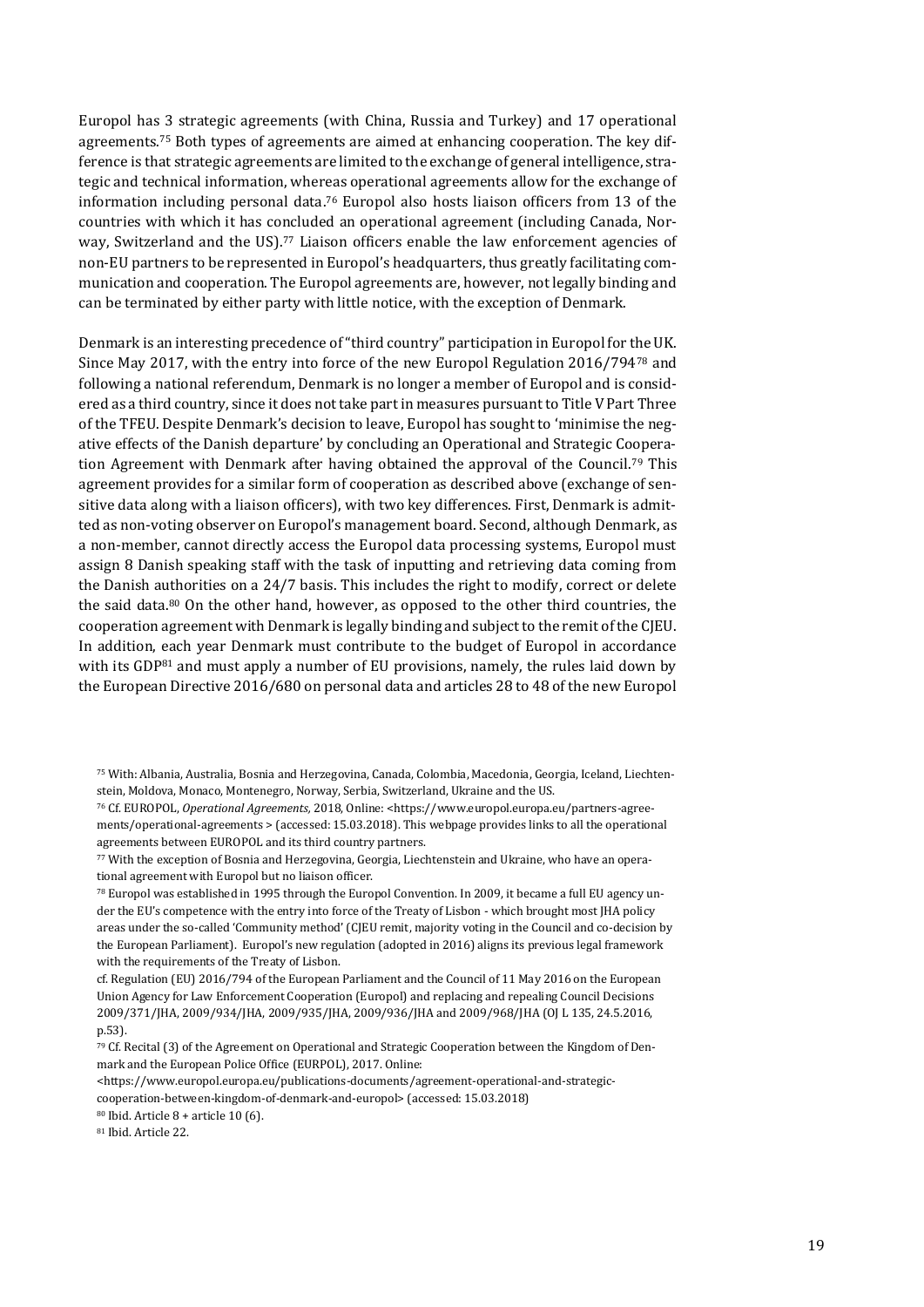regulation. Denmark must also recognise the role of the European Data Protection Supervisor  $82$ 

In the field of the CFSP, third countries can, for instance, cooperate with the European Defence Agency (EDA). According to article 23 of the Council Joint Action (2004/551/CFSP) on the establishment of the EDA, third countries may contribute to a particular ad hoc project or programme of the agency and to the budget associated with it. In order to enable the participation of third states in specific projects and programmes, the EDA can enter into Administrative Agreements to facilitate the exchange of information and views. The EDA commits to providing the third country with the fullest possible transparency regarding the specific project or programme. For this purpose, a Consultative Committee is set up, it includes a representative of each participating state and of the Commission (article 25). The  $EDA$  – which includes all member states expect Denmark $83$  – has Administrative Agreements with Norway (2006), Switzerland (2012), Serbia (2013) and Ukraine (2015).

As such, in the field of JHA and of the CFSP, the type of cooperation that the UK could reach, without being a member, may prove satisfactory in its nature for both sides. It is important to bear in mind, however, that cooperation is necessarily inferior to membership - the loss of direct access to the Europol and Eurojust databases, for example, is a significant downgrade. There would also be no possibility for the UK to shape the future decisions taken by these agencies, as sitting at their management boards remains exclusively for EU member states. Even Norway does not participate as an observer on the management boards, given that the EEA agreement does not include JHA or CFSP.

## <span id="page-19-0"></span>**Fringe cases**

There are, however, some notable 'fringe cases', which do not fit the models highlighted above. These fringe cases are of particular interest with regards to Brexit, as they show that the EU has been known to offer more flexibility - if it is in its interests.

The first fringe case is Switzerland, whose relationship with the EU is based on 120 bilateral agreements that cover various sectors. This custom-made relationship is also reflected in Switzerland's participation within EU agencies:

First, Switzerland participates to the same extent as EEA states in 6 out of the 36 regulatory agencies. <sup>84</sup> With one exception, it only participates in these agencies by virtue of a high level of harmonisation with EU law in the relevant fields:

Switzerland participates in Frontex (with limited voting rights) and in EU LISA as well as EASO (with no voting rights). These three agencies all relate to the functioning of the Schengen zone and Switzerland only participates because it has adopted the Schengen agreements. It is also a member of the European Aviation Safety Agency (EASA), as it has a bilateral agreement on air transport with the EU, by virtue of which it must apply many EU legal acts in the field of aviation.<sup>85</sup> Switzerland participates in the European Environment

<sup>82</sup> Ibid. Article 10 (4).

<sup>83</sup> Denmark has an Opt-Out from the Common Security and Defence Policy of the EU.

<sup>84</sup> Notwithstanding that Switzerland also has *cooperation* agreements with many of the other agencies.

<sup>&</sup>lt;sup>85</sup> The annex of the Agreement between the European Community and the Swiss Confederation on Air

Transport, 2002, gives an overview of all the EU legal acts on aviation which Switzerland must apply. Online: [<https://eur-lex.europa.eu/resource.html?uri=cellar:fbbce0d6-c474-436b-a29d-](https://eur-lex.europa.eu/resource.html?uri=cellar:fbbce0d6-c474-436b-a29d-aefd1752bd70.0004.02/DOC_1&format=PDF)

[aefd1752bd70.0004.02/DOC\\_1&format=PDF>](https://eur-lex.europa.eu/resource.html?uri=cellar:fbbce0d6-c474-436b-a29d-aefd1752bd70.0004.02/DOC_1&format=PDF) (accessed: 15.03.2018)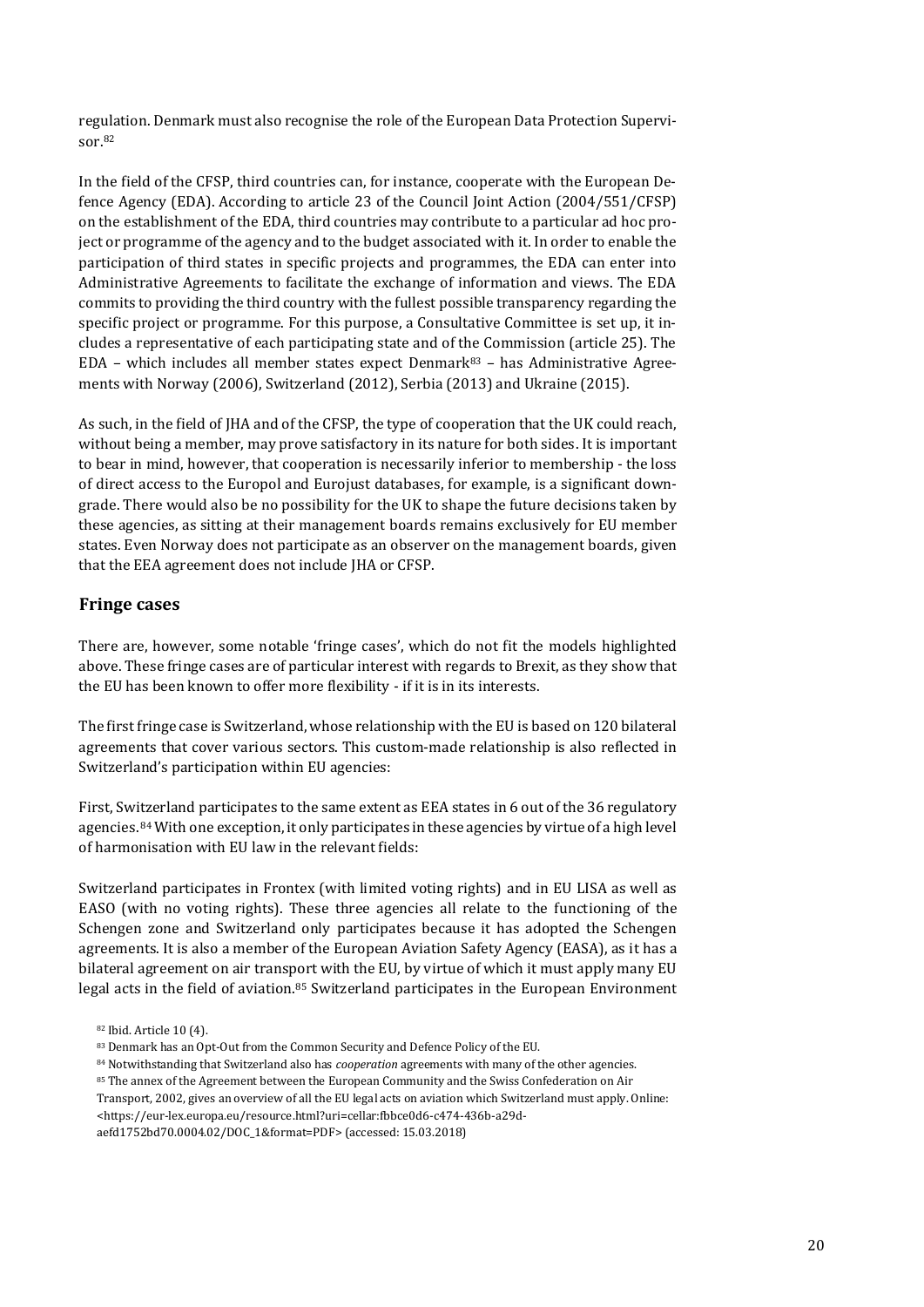Agency (EEA), once again because its environmental legislation is harmonised with the EU in a large number of sectors.<sup>86</sup> As an example, the EU and Switzerland have an agreement on greenhouse gas emissions trading schemes. The only exception is the Body of European Regulators for Electronic Communications (BEREC), where Switzerland has an observer status on the management board, even though its policies in the sector of Electronic Communications are not harmonised with the EU.<sup>87</sup>

Second, Switzerland has been given great flexibility in its participation within the European Chemicals Agency (ECHA), where it only participates in certain areas. The ECHA helps enforce four key European regulations in the chemicals sector, which cover the following areas: registration, evaluation and authorisation of chemicals (REACH regulation), classification, labelling and packaging (CLP regulation), biocidal products (BPR regulation) and prior informed consent (PIC regulation).<sup>88</sup> Since November 2015, the Swiss Notification Authority for Chemicals has participated in the work of the ECHA in the area of biocidal products.<sup>89</sup> Its participation is based on an agreement on mutual recognition in relation to conformity assessments – applying inter alia to biocidal products – and concluded as part of a package known as the EU-Swiss "Bilateral agreements I". <sup>90</sup> Since June 2017, Switzerland also participates as an observer in the CLP HelpNet after being admitted by the ECHA management board. In this case, Switzerland's participation was accepted because it applies the Globally Harmonized System of classification and labelling of chemicals (GHS) in accordance with the CLP regulation, and also because the revised version of the agreement on biocidal products requires alignment with the CLP.<sup>91</sup>

Two points can be drawn from the Swiss model, which are of relevance to Brexit. (1) Switzerland's participation in EU agencies is due to its regulatory alignment with the EU in the relevant fields, confirming that the UK will not escape this requirement. (2) On the other hand, the Swiss case also appears at odds with the EU's narrative of 'no cherry-picking', as Switzerland participates in only a select few agencies where it has chosen to adopt EU legislation. Its position, however, has emerged from historical processes, whereby for a long

86 An overview of the different harmonized sectors is available on the Swiss Federal Office for the Environment website. Online: <https://www.bafu.admin.ch/bafu/en/home/topics/international-affairs/organisations/relations-between-switzerland-and-the-eu-in-the-area-of-the-envi.html> (accessed: 15.03.2018) <sup>87</sup> cf. European Parliament, "Review of EU-Third Country Cooperation on Policies Falling within the ITRE Domain in Relation to Brexit", IP/A/ITRE/2017, PE 602.057, 2017. p.53.

- <sup>88</sup> Registration, Evaluation, Authorisation and Restriction of Chemicals (REACH) (R-1907/2006)
- Classification, Labelling and Packaging (CLP) (R-1272/2008)
- Biocidal Products Regulation (BPR) (R-528/2012)
- Prior Informed Consent Regulation (PIC) (R-649/2012)

89 The European Chemicals Agency, "Cooperation with Switzerland (REACH/CLP). 48th Meeting of the Management Board 14-15 December 2017", MB/51/2017 final, 2017.

Online:[<https://echa.europa.eu/documents/10162/2792271/mb\\_51\\_2017\\_cooperation\\_switzerland\\_en.pdf](https://echa.europa.eu/documents/10162/2792271/mb_51_2017_cooperation_switzerland_en.pdf/dea29d08-bfde-a493-7df1-674070b338fb) [/dea29d08-bfde-a493-7df1-674070b338fb>](https://echa.europa.eu/documents/10162/2792271/mb_51_2017_cooperation_switzerland_en.pdf/dea29d08-bfde-a493-7df1-674070b338fb) (accessed: 15.03.2018)

[<https://www.seco.admin.ch/seco/en/home/Aussenwirtschaftspolitik\\_Wirtschaftliche\\_Zusammenarbeit/Wi](https://www.seco.admin.ch/seco/en/home/Aussenwirtschaftspolitik_Wirtschaftliche_Zusammenarbeit/Wirtschaftsbeziehungen/Technische_Handelshemmnisse/Mutual_Recognition_Agreement_MRA0/MRA_Schweiz_EU.html) [rtschaftsbeziehungen/Technische\\_Handelshemmnisse/Mutual\\_Recognition\\_Agree-](https://www.seco.admin.ch/seco/en/home/Aussenwirtschaftspolitik_Wirtschaftliche_Zusammenarbeit/Wirtschaftsbeziehungen/Technische_Handelshemmnisse/Mutual_Recognition_Agreement_MRA0/MRA_Schweiz_EU.html)

[ment\\_MRA0/MRA\\_Schweiz\\_EU.html>](https://www.seco.admin.ch/seco/en/home/Aussenwirtschaftspolitik_Wirtschaftliche_Zusammenarbeit/Wirtschaftsbeziehungen/Technische_Handelshemmnisse/Mutual_Recognition_Agreement_MRA0/MRA_Schweiz_EU.html) (accessed:22.03.2018)

91 The European Chemicals Agency, "Request from the Swiss authorities to participate in the CLP work of the HelpNet. 46th Meeting of the Management Board 21-22 June 2017", MB/23/2017 final, 2017. Online:

[<https://echa.europa.eu/documents/10162/2553226/mb\\_23\\_2017\\_swiss\\_authorities\\_clp\\_work\\_echah\\_help](https://echa.europa.eu/documents/10162/2553226/mb_23_2017_swiss_authorities_clp_work_echah_helpnet_en.pdf/6982113a-2e0a-2b92-9892-3f8dd82b1786) [net\\_en.pdf/6982113a-2e0a-2b92-9892-3f8dd82b1786>](https://echa.europa.eu/documents/10162/2553226/mb_23_2017_swiss_authorities_clp_work_echah_helpnet_en.pdf/6982113a-2e0a-2b92-9892-3f8dd82b1786) (last accessed: 15.03.2018)

Online:[<http://www.europarl.europa.eu/RegData/etudes/STUD/2017/602057/IPOL\\_STU\(2017\)602057\\_E](http://www.europarl.europa.eu/RegData/etudes/STUD/2017/602057/IPOL_STU(2017)602057_EN.pdf) [N.pdf>](http://www.europarl.europa.eu/RegData/etudes/STUD/2017/602057/IPOL_STU(2017)602057_EN.pdf) (accessed: 15.03.2018)

<sup>90</sup> Swiss State Secretariat for Economic Affairs (SECO), "Mutual Recognition Agreements Switzerland-EU". 2018. Online: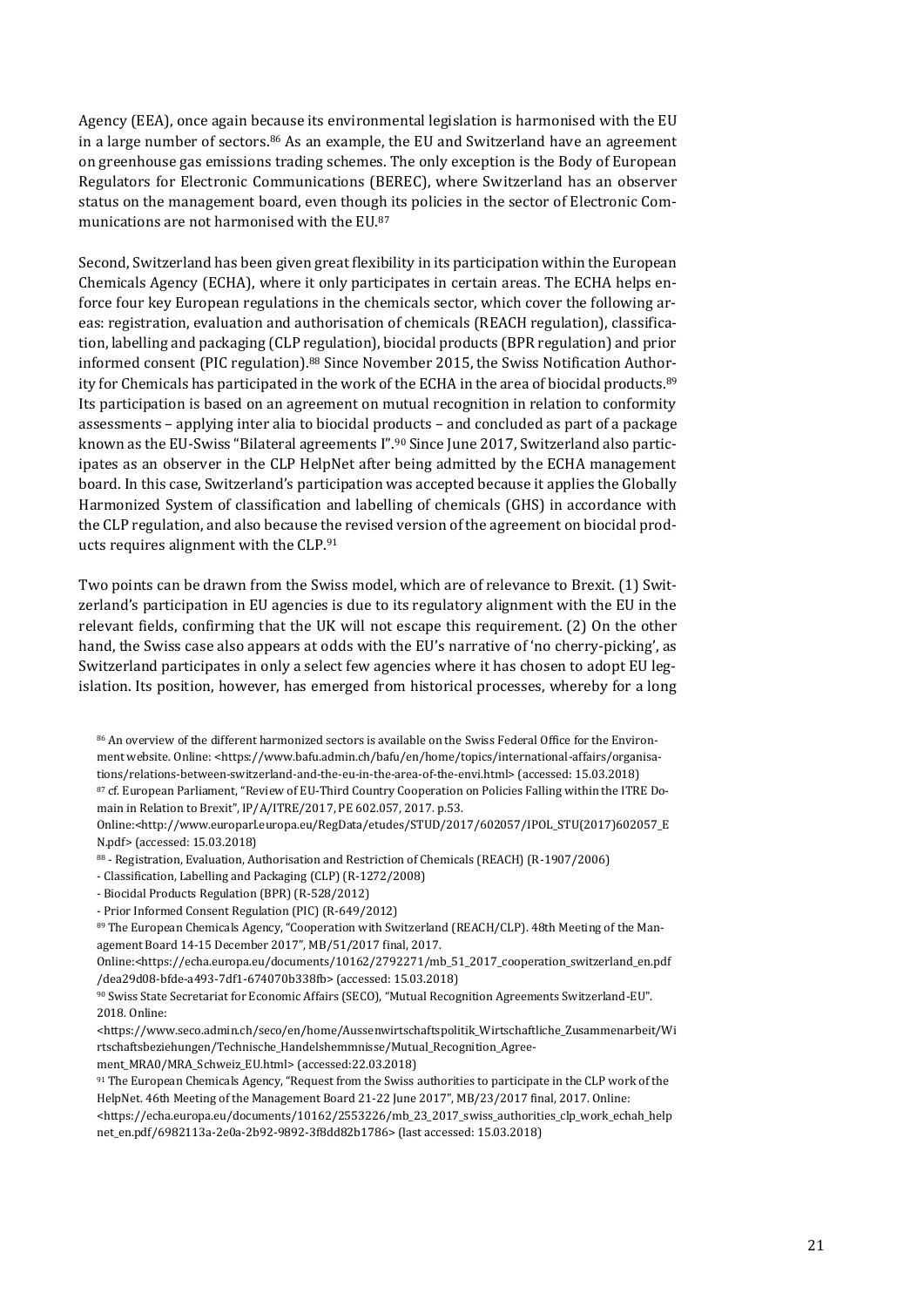time it was assumed that it was progressing towards full EU membership. Although the case of Switzerland signals that the EU has been known to offer flexibility, the Swiss model is now rejected by the EU, not only as a basis for its future relationship with the UK, but also for Switzerland itself. As mentioned previously, the EU is seeking to reform its relationship with Switzerland by establishing a new common institutional framework.

The second fringe case is the European Aviation Safety Authority (EASA). Although the EASA relates to the functioning of the single market, it has extensive forms of cooperation with third countries:

First, the EASA carries out assessments of the safety standards of foreign operators and is mandated to grant them a single safety authorization, which is valid in all EASA members.<sup>92</sup> As such, third country aviation operators that wish to perform commercial air transport operations within the EEA airspace must deal directly with the EASA.

Second, the EASA has concluded working arrangements with 33 countries around the world and is involved in technical cooperation activities with an additional 75 countries. Working arrangements are of technical nature, facilitating EASA's certification tasks or the validation by a foreign authority of the EASA certificates. Technical cooperation activities typically involve assisting countries in improving their regulatory capacities or cooperation projects to promote high safety standards. In addition, in order to further facilitate cooperation and support the implementation of agreements, the EASA has international offices in Washington, Beijing, Montréal and Singapore – i.e. in the most prominent partner countries in the field of aviation.

Lastly, the EASA is involved in a far reaching type of cooperation with its Brazilian, Canadian and US counterparts. In September 2015, the aviation agencies of these three countries and the EU created a formal governance structure to effectively manage their collaboration efforts – namely the Certification Management Team (CMT). The CMT structure aims to harmonize regulatory systems and effectively respond to common regulatory challenges. Through this structure, the agencies commit to aligning their certification policies and accept each other's aircraft approvals and findings. The CMT is based on mutual confidence amongst the senior management and technical working groups of the partners, and was set up in order to avoid duplicating safety assessment procedures.<sup>93</sup> The CMT agreement may thus present a window of opportunity for the UK to maintain a close relationship with the EASA. All agreements entered into by the EASA are, however, subject to close monitoring, as the EASA must obtain the prior-approval of the Commission. In addition, it is important to highlight that the US, Canada and Brazil have each entered into agreements in the field of civil aviation safety with the EU.<sup>94</sup>

<sup>92</sup> EASA members are EU member states & EEA states + Switzerland.

<sup>93</sup> European Aviation Safety Authority (EASA), Federal Aviation Administration (FAA), Transports Canada (TCCA), National Civil Aviation Agency of Brazil (ANAC), "ANAC-EASA-FAA-TCCA Certification Management Team Collaboration Strategy", 2016. Online:

94 Cf. Brazil: European Union, "Agreement between the European Union and the Government of the Federative Republic of Brazil on civil aviation safety", L 273/3, 2011. Online: [< http://eur-lex.europa.eu/re-](http://eur-lex.europa.eu/resource.html?uri=cellar:24ed87ba-afba-42ca-9b9f-921a14777a0d.0010.02/DOC_2&format=PDF)

[<sup>&</sup>lt;https://www.easa.europa.eu/sites/default/files/dfu/CMT%20Collaboration%20Strategy%20Signed.pdf>](https://www.easa.europa.eu/sites/default/files/dfu/CMT%20Collaboration%20Strategy%20Signed.pdf) (accessed: 15.03.2018)

[source.html?uri=cellar:24ed87ba-afba-42ca-9b9f-921a14777a0d.0010.02/DOC\\_2&format=PDF>](http://eur-lex.europa.eu/resource.html?uri=cellar:24ed87ba-afba-42ca-9b9f-921a14777a0d.0010.02/DOC_2&format=PDF) (accessed: 15.03.2018)

Canada: European Community, "Agreement on civil aviation safety between the European Community and Canada", L 153/11, 2009. Online: < [http://eur-lex.europa.eu/resource.html?uri=cellar:f6fecd28-6912-405e](http://eur-lex.europa.eu/resource.html?uri=cellar:f6fecd28-6912-405e-a248-0be35a2278c5.0006.01/DOC_2&format=PDF)[a248-0be35a2278c5.0006.01/DOC\\_2&format=PDF>](http://eur-lex.europa.eu/resource.html?uri=cellar:f6fecd28-6912-405e-a248-0be35a2278c5.0006.01/DOC_2&format=PDF) (accessed: 15.03.2018)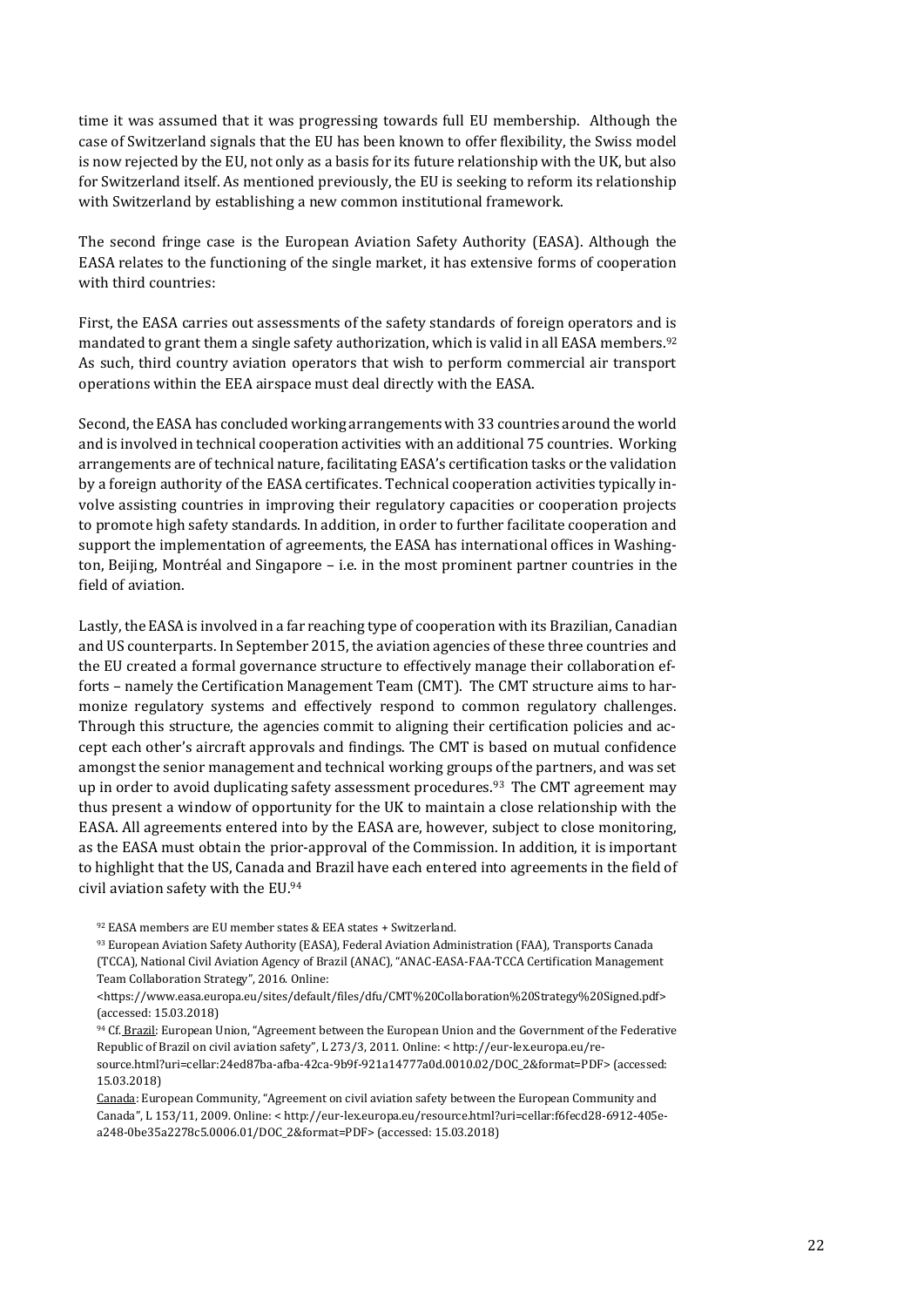## <span id="page-22-0"></span>**IV. The UK and EU agencies during transition**

Finally, before drawing conclusions as to what the existing models of third country relationships to EU agencies imply for the future EU-UK relationship, it is also important to consider what status the UK will have within the agencies during the planned transition phase.

After the UK formally leaves the EU in March 2019, neither the future relationship as a whole nor the UK's role vis-à-vis the EU agencies will be fully agreed. Instead, both the UK government and the EU-27 are in principle aiming for a transition period until December 2020,<sup>95</sup> during which the former will be completely bound by EU regulations, including in regards to the single market and the customs union. Although the details of the transition period will only be legally agreed upon as part of the withdrawal agreement, the conditions laid down by the EU-27 for transition boil down to a very simple principle – during transition the UK will be completely bound by EU rules and regulations, including the obligation to implement new EU regulations, pay into the EU budget, but without any kind of representation in the EU's institutions. In March 2018, the EU-27 and the UK politically agreed on the parts of the draft withdrawal agreement in regards to transition, in which the UK government fully accepted this arrangement.

This transition arrangement also extends to EU agencies in five important ways. First, EU agencies are included in the EU institutions that UK representatives have to leave on 30 March 2019, in particular the management boards which take the relevant decisions within the agencies.<sup>96</sup> In the draft withdrawal agreement, two exceptions to this rule are foreseen, according to which UK representatives may take part in EU agencies meetings if either (a) the discussion concern an act individually towards the UK or legal persons residing in the UK (i.e. UK companies) or if (b) the presence of the UK is necessary and in the interest of the Union. In those instance the UK representatives or designated UK experts may participate in the meetings, albeit without voting rights.<sup>97</sup>

Secondly, according to the draft withdrawal agreement, during transition the UK shall not act as leading authority for risk assessments, examinations, approvals and authorisation procedures provided for in Union law.<sup>98</sup> This has a direct impact on the work of EU agencies, many of which are aimed at the coordination between national agencies and rely on their risk assessments, certifications etc. For instance, new biocidal products need to be authorised by the competent authority in any member state before they can be sold within the EU/EEA. During transition, this can no longer be done by UK authorities – with implication for where companies choose to register their chemicals, drugs etc. for the single market.

- US: European Community, "Agreement between the United States of America and the European Community on cooperation in the regulation of civil aviation safety", L 291/3, 2011. Online: < [http://eur-lex.eu](http://eur-lex.europa.eu/resource.html?uri=cellar:64d9e1a2-633c-4e91-bbf5-053e5ab1b432.0010.02/DOC_2&format=PDF)[ropa.eu/resource.html?uri=cellar:64d9e1a2-633c-4e91-bbf5-053e5ab1b432.0010.02/DOC\\_2&format=PDF>](http://eur-lex.europa.eu/resource.html?uri=cellar:64d9e1a2-633c-4e91-bbf5-053e5ab1b432.0010.02/DOC_2&format=PDF) (accessed: 15.03.2018)
- 95 The current draft of the withdrawal agreement does not foresee the possibility of an extension of transition.
- <sup>96</sup> Some exceptions where management boards are not composed of national representatives, such as the European Food Safety Authority (EFSA)
- <sup>97</sup> Article 123 "institutional arrangements" of the European Commission "Draft Agreement on the withdrawal of the United Kingdom of Great Britain and Northern Ireland from the European Union and the European Atomic Energy Community", TF(50) 35 – Commission to EU27. 19.03.2018. p.76 <sup>98</sup> Ibid.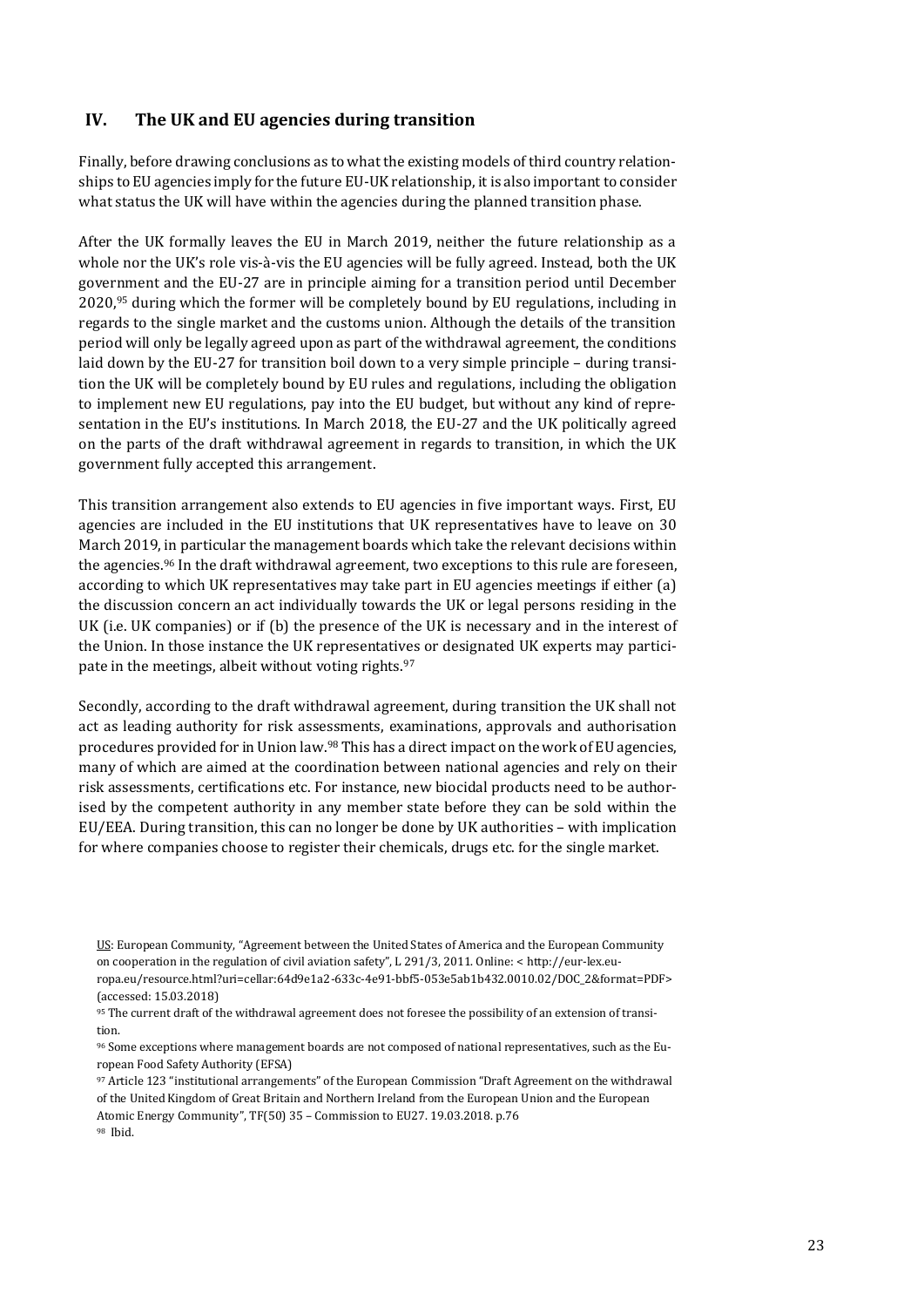Thirdly, on the flipside of the coin, during transition the UK will still be bound by decisions of EU institutions, including those binding decisions of EU agencies primarily related to the single market or decisions by the Commission on recommendation of EU agencies. Although decisions of EU agencies are by design primarily of a technical nature, they may get high political weight in individual cases. Fourthly, the UK is bound to pay into the overall EU budget during transition, including the budgets for the EU agencies. This in turn gives agencies security in their planning until 2021.

Last but not least, the draft withdrawal agreement also envisions that there will be no phasing in for the future relationship of the UK with the EU (as the Prime Minister May originally envisioned), but rather it will put the UK firmly within the single market and the customs union during the whole transition. For the agencies that means that, from an EU27 perspective, the UK cannot enter into participation agreements with EU agencies during transition even if it may aspire to do so afterwards within the framework of the overall future relationship. The one exception to that is CFSP/CSDP, for which the EU and the UK foresee an earlier and separate agreement on the future cooperation, including in relation to the relevant CFSP agencies, in particular the EDA.

Taken together, during transition the UK will, in terms of sovereignty, be in a worse situation than the EEA countries. It will have all the obligations of full participation in EU agencies, including paying into the budget and being bound by their decisions or decisions of the EU Commission based on their recommendations, while at the same time its authorities will be barred from input into the EU agencies and its representatives will not sit at the table.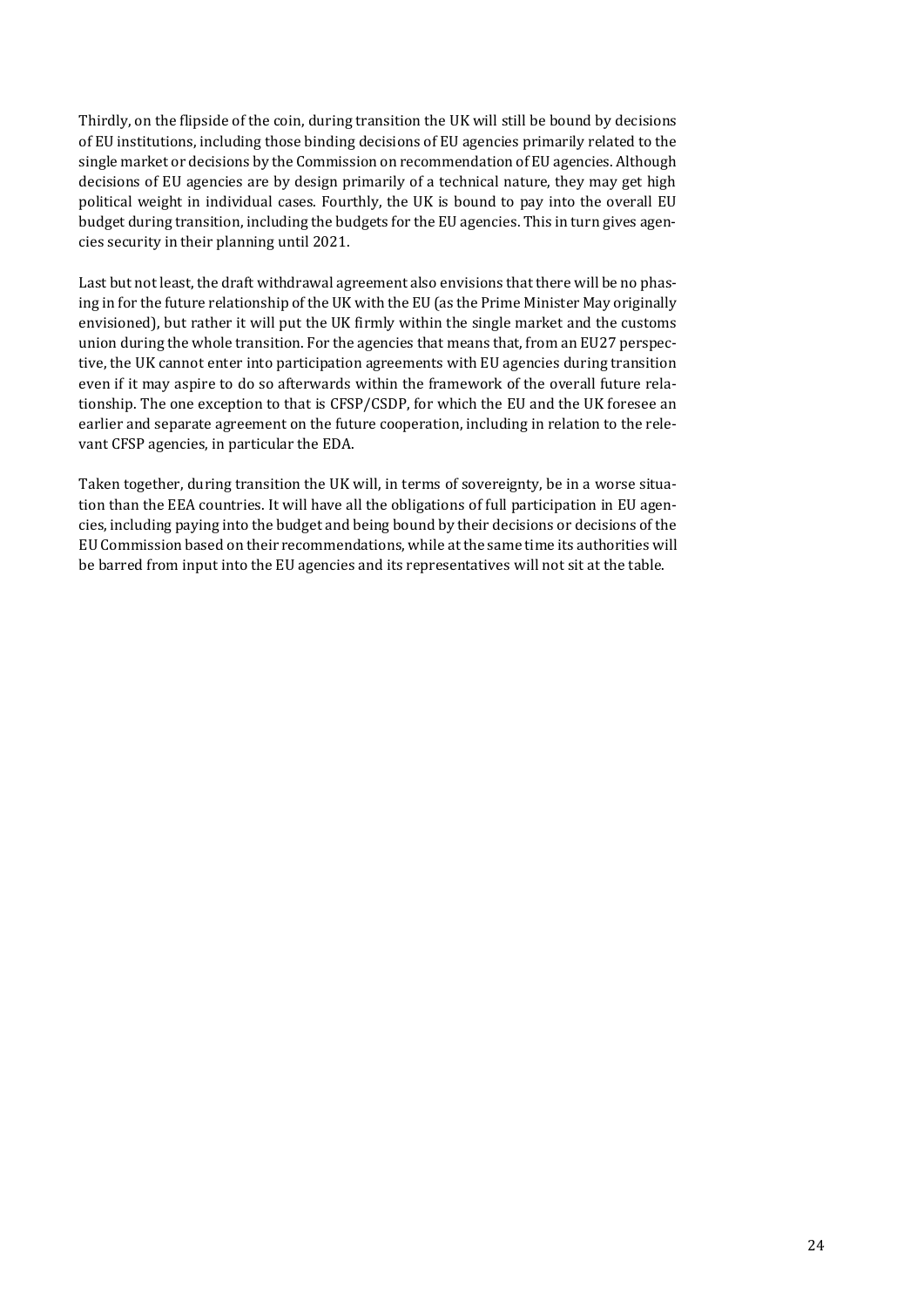## <span id="page-24-0"></span>**Conclusions**

Six key conclusions can be drawn from the analysis of EU agencies and their existing relationship to third countries:

First, EU agencies are relevant to the Brexit negotiations. Although they do not have far reaching powers of their own, some play a key role in preserving the integrity of the single market by issuing decisions to third parties authorizing the circulation of certain goods/services or help monitor of the application of EU law. A number of EU agencies also facilitate the cooperation between member states in the field of JHA and the CFSP. The UK therefore has an interest in seeking continued participation in the agencies that are active in important sectors of its economy, as it would greatly facilitate its future access to the EU's single market and cooperation with other member states in internal and external security. Prime Minister May has already stated the UK's interest in maintaining participation in the EASA, the ECHA, the EMA, the agencies related to JHA and the EDA. Not by chance, these are also the EU agencies with the greatest importance for the single market as well as EU cooperation in internal and external security.

Second, on first sight there is a high degree of flexibility of the EU's agencies in their relationship to third countries. For instance, Norway participates in 28 out of the EU's 36 agencies, while Switzerland participates only in six. In the ECHA, the Swiss degree of participation differs even within one agency depending on which regulation is affected. At the same time, some EU agencies have no relations to third countries at all, while EASA has cooperation agreements with over 30 countries. On a closer look, however, the conditions for the different types of third country relations are quite clear, and can be divided into three models:

The first model is the **EEA model** (or Norwegian model), whereby the EEA states **fully participate** in the agencies linked to the single market – but with strings attached. Full participation in EU agencies is subject to strict unequivocal conditions: the adoption of relevant EU law or regulatory alignment with the EU, the acceptance of the CJEU remit and financial contributions to the budget of the agencies – all of which without voting rights. Moreover, only the agencies linked to the single market or the Schengen zone allow for this type of participation, the JHA/CFSP related agencies offer only extensive forms of cooperation. The UK, however, has already ruled out the EEA model for its overall relationship with the EU, given that it crosses all of its negotiation red lines. There are political signs, however, that it would accept this model for individual EU agencies, as long as it could pick and choose the respective agencies – thereby violating the EU-27's 'no cherry-picking' principle.

The second model is the **cooperation model**, which corresponds to the type of relationship Canada enjoys with the EU agencies. Canada has bilateral cooperation agreements with a large number of agencies. With regards to the agencies linked to the single market, these agreements are, however, limited to the exchange of information and best practice. Canada is not bound by the decisions of the agencies and does not have a representative on their management boards. In agencies related to JHA, such as Europol or Eurojust, Canada has a more extensive form of cooperation. It has a liaison officer posted in Europol, for example, and exchanges more sensitive types of information, such as personal data, to facilitate criminal investigations (Norway also has a similar type of relationship to the agencies related to JHA). The one fringe case is the EASA, which is of particular interest to the UK, where the Canadian, the US and the Brazilian aviation agencies are part of a Certification Management Team (CMT) structure with the EASA. This CMT allows for the mutual acceptance of aircraft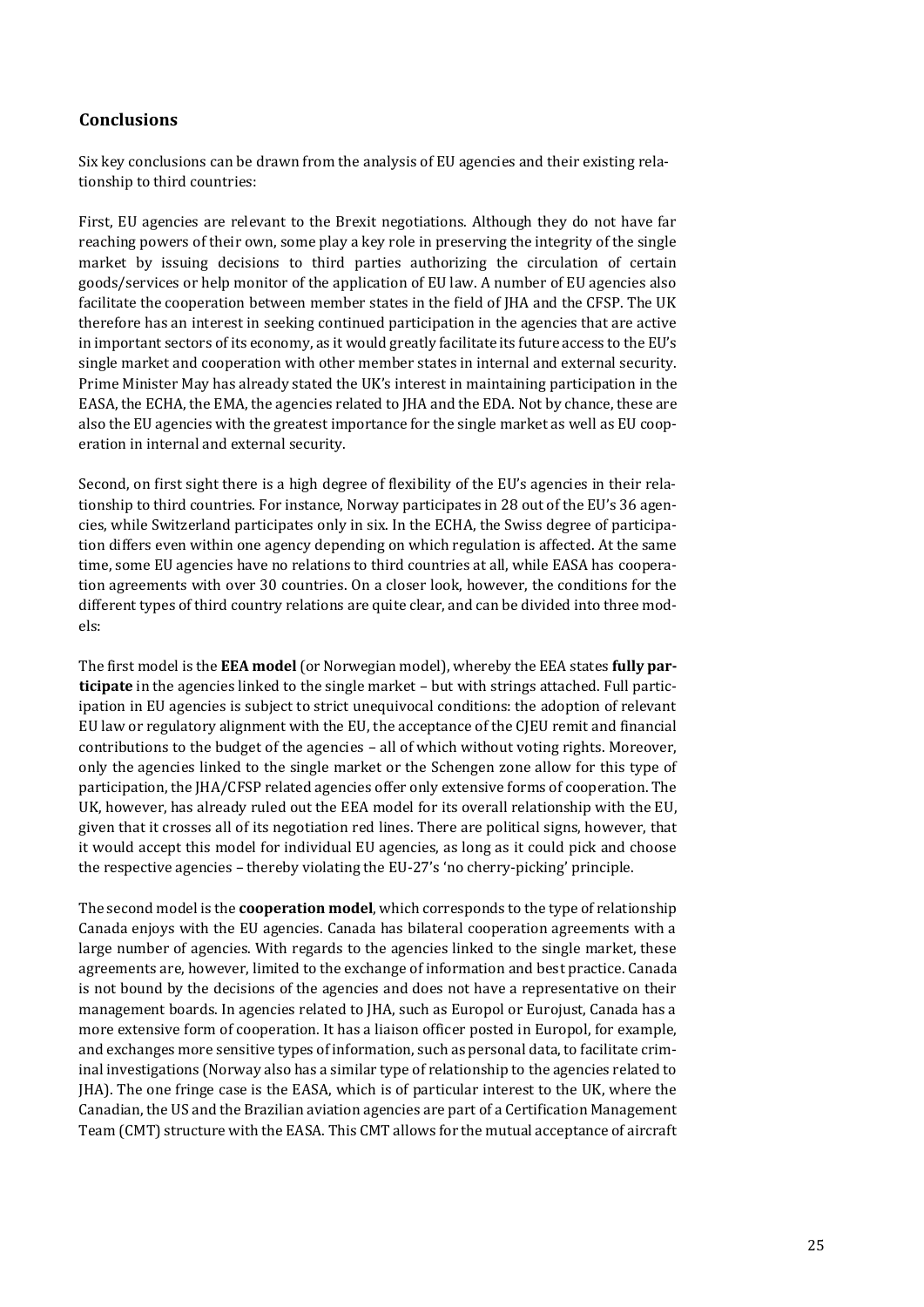approvals, decisions and certificates. It does, however, require that the UK enter into a prior agreement on civil aviation safety with the EU. The UK has rejected a Canadian style freetrade agreement as the basis for its future relationship with the EU, this time because it does not provide a deep enough access to the single market. The UK seeks deeper integration and access to the EU in specific sectors important to its economy and hopes to continue participating and being bound by the relevant EU agencies.

The third model is the **Swiss model**, which is a mixture of the two previous models. The EU has shown more flexibility towards Switzerland, allowing it to participate in a select few agencies in the sectors where it chooses to align its national legislation with EU legislation. The Swiss model thus greatly resembles cherry picking and comes much closer to the type of future relationship the UK wants. Importantly, however, the flexibility enjoyed by Switzerland does not stem from the agencies themselves but rather the other way around. Switzerland does not get access to the regulatory space of the EU via its agencies, rather it participates in those agencies where it already accepts the rules of the single market or the Schengen agreement through its bilateral agreements. Yet, the Swiss model has been ruled out by the EU, as it poses a risk to the integrity of its legal order. Even if the UK were to align its policies in specific sectors, the EU would most likely not allow for UK participation in the corresponding agencies, given that the EU wants to prevent a sector by sector access to the single market. The EU is highly dissatisfied with its current relationship with Switzerland and is seeking to replace the existing bilateral agreements with a new treaty establishing a common institutional framework.

In short, EU agencies are no back door into the single market. The flexibility of the current third country relationships of EU agencies stems from the respective countries degree of access to the single market, not the other way around.

Third, compared to the existing models of third country relationships, the UK will be in a worse situation during transition. While it will continue to have full access to the single market, it will continue to be fully bound by EU rules and regulations, including direct or indirect decisions from EU agencies. The UK will also pay into their budgets. Unlike the EEA countries, however, the UK will no longer have representatives at the EU agencies' management boards, nor will its bodies be able to take on a leading role for certifications or risk assessments.

Fourth, the relationship third countries have with the agencies linked to financial services are of particular interest, given the importance of the British financial service sector for both the UK and the EU. The EU's equivalence regime in certain financial services enables third countries to gain market access to the EU and cooperate strongly with the relevant agencies. As shown in this paper, however, the equivalence regime in its current form would be woefully inadequate for the UK given the extent of the interconnectedness between the UK and EU markets. Equivalence only covers limited sectors of financial services, it is not dynamic and thus does not take into account changes in legislation and it can be terminated with very little notice. In addition, it can become just as political as technical, as the Commission takes the final decision after having consulted the relevant agencies. The equivalence regime would thus not provide the stability the financial industry needs.

Fifth, as in the general Brexit negotiations Northern Ireland and the British-Irish border may prove to be a particular sticking point. At the current stage of negotiations, both sides have committed to keeping the border open, but are in disagreement how that aim is to be achieved. The EU has proposed a backstop solution, which should ensure that the border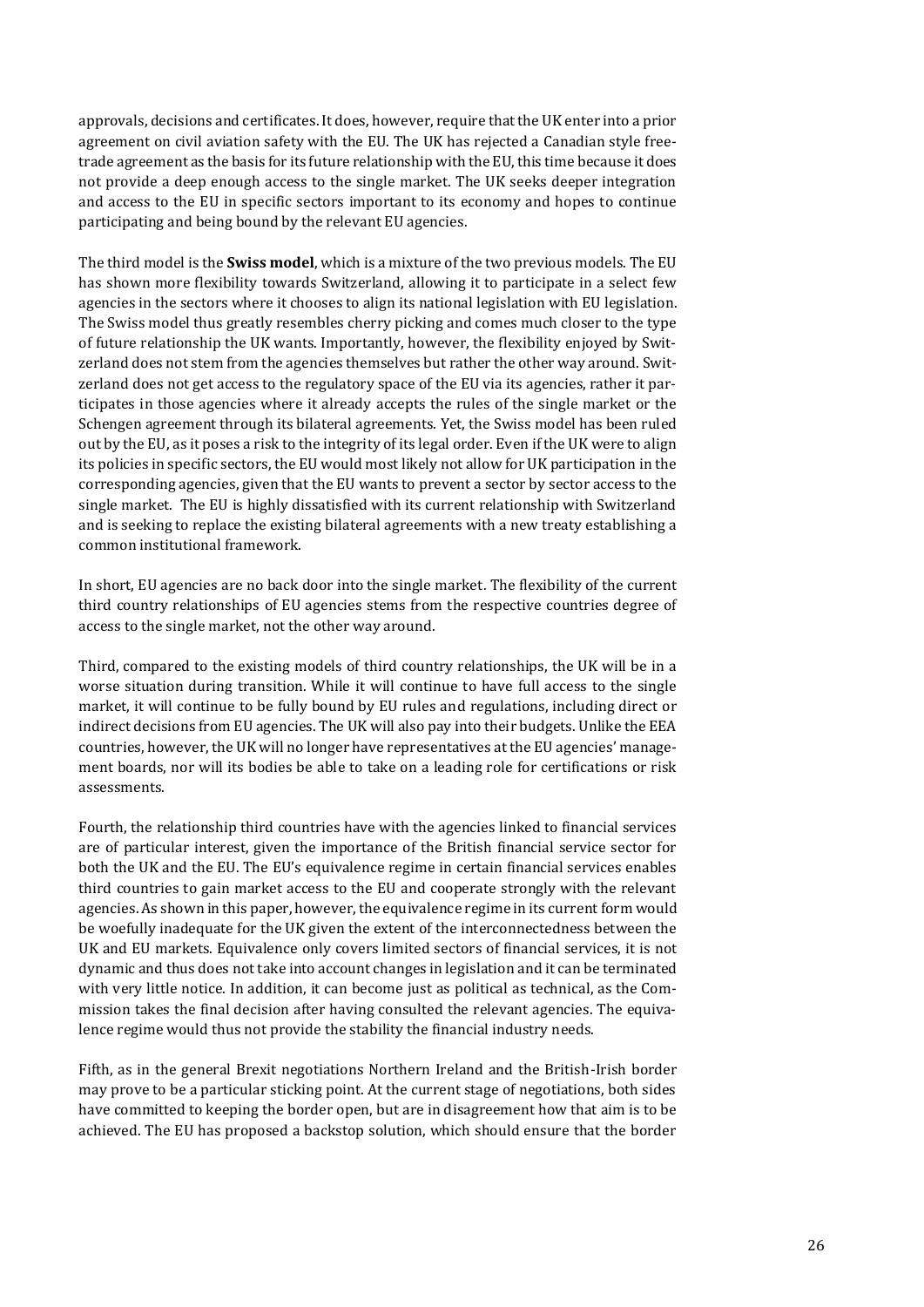stays open even if this is not achieved via the overall EU-UK relationship (option A) nor technical solutions (option B). This backstop proposes inter alia the creation of a 'common regulatory area' with large parts of the EU's single market for Northern Ireland. It is here that EU agencies would come into play, as in areas such as food safety, chemicals, electricity market etc. Northern Ireland would then be bound to direct or indirect decisions from EU agencies – and no longer the respective bodies from the UK. On the other hand, the EU Commission's draft on the backstop does neither foresee the direct representation for Northern Ireland (or the UK as a whole) nor a lead role for certification or risk assessment in the affected EU agencies under these circumstances. If – and that remains a big if – agreement on the backstop comes to pass, there is therefore also need to clarify and negotiate what role EU agencies would play in regards to Northern Ireland as part of the overall governance scheme for the 'common regulatory area'.

Finally, the UK's future relationship to EU agencies will therefore be determined by the broader outcome of the negotiation and the type of deal the UK obtains from the EU, rather than the UK picking and choosing its relationships to individual EU agencies. Given the UK's current political trajectory, the only type of model it is likely to obtain is a Canada type FTA, involving a greatly inferior level of participation within the single market than the EEA states or Switzerland with its bilateral agreements. As long as the UK remains on this path, however, it will not be able to use the agencies as a backdoor into the single market in the specific sectors most important to its economy. It also means that even after the UK has concluded a general framework for the relationship to the EU, it will both have to duplicate the functions currently fulfilled by the 36 EU agencies and negotiate an individual cooperation arrangement with most of them.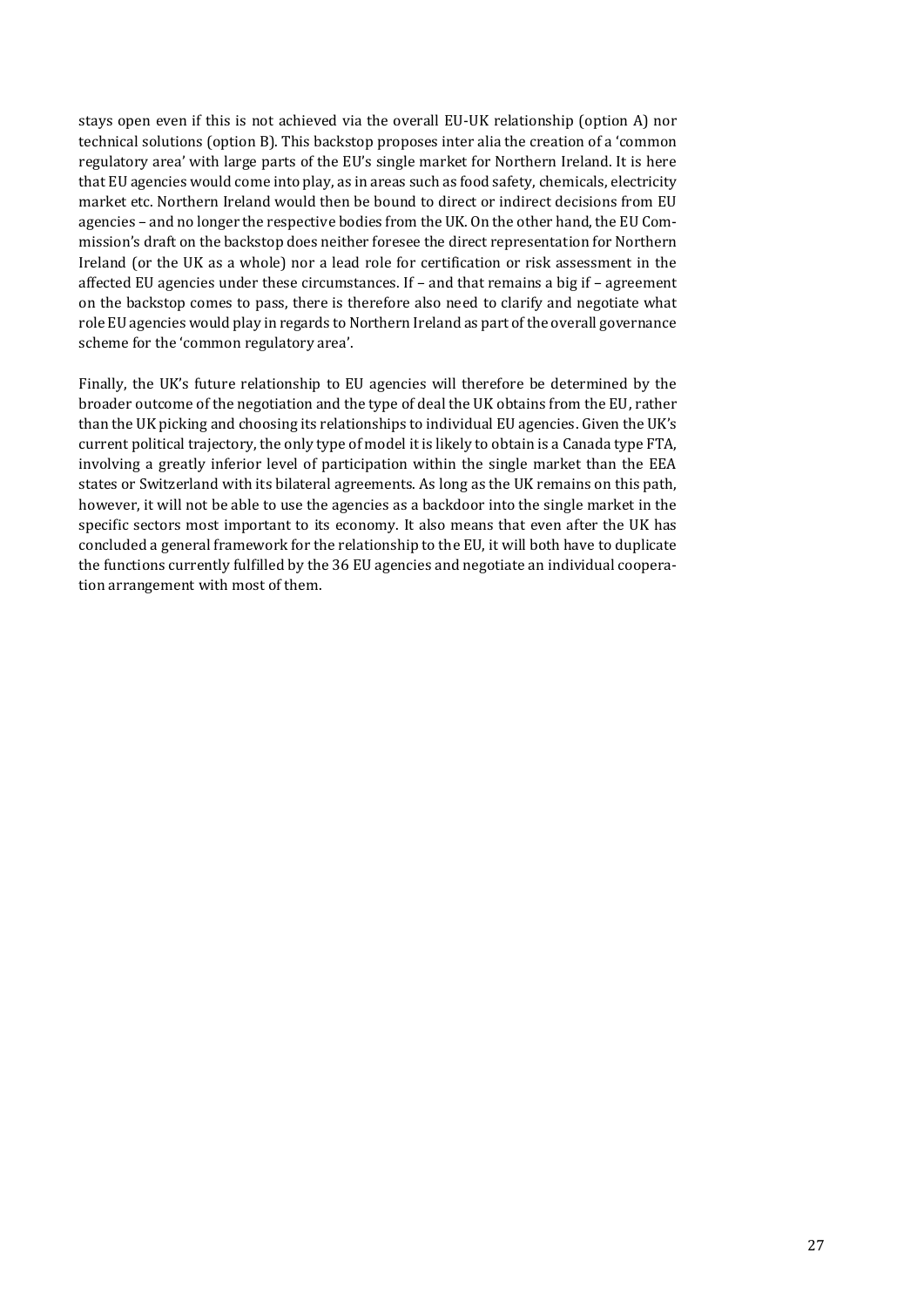#### <span id="page-27-0"></span>**List of Abbreviations**

**BPR:** Biocidal Products Regulation **CETA**: Comprehensive Economic and Trade Agreement **CFIA**: Canadian Food Inspection Authority **CFSP**: Common Foreign and Security Policy **CJEU**: Court of Justice of the European Union **CLP**: Classification, Labelling and Packaging **CMT**: Certification Management Team **CTA**: Common Travel Area **DG FISMA**: Directorate-General for Financial Stability, Financial Services and Capital Markets Union **EEA**: European Economic Area **EFTA**: European Free Trade Association **FERC**: Federal Energy Regulatory Commission **FTA**: Free Trade Agreement **GDP**: Gross Domestic Product **JHA**: Justice and Home Affairs **MiFIR**: Markets in Financial Instruments Regulation **MoU**: Memorandum of Understanding **REACH**: Registration, Evaluation, Authorisation and Restriction of Chemicals **TFEU**: Treaty on the Functioning of the European Union **WTO**: World Trade Organisation **Agencies: ACER**: Agency for the Cooperation of Energy Regulators **BEREC**: Body of European Regulators for Electronic Communications **Cedefop:** European Center for Development of Vocational Training **CEPOL**: Police College **CPVO:** Community Plant Variety Office **EASA:** European Aviation Safety Agency **EASO:** European Asylum Support Office **EBA**: European Banking Authority **ECDC:** European Center for Disease Prevention and Control **ECHA:** European Chemicals Agency **EDA**: European Defence Agency **EEA:** European Environment Agency **EFCA:** European Fisheries Control Agency **EFSA:** European Food Safety Authority **EIGE:** European Institute for Gender Equality **EMCDDA:** European Monitoring Center for Drugs and Drug Addictions **EMA:** European Medicines Agency **EMSA:** European Maritime Safety Agency **ENISA:** European Network and Information Security Agency **EOIPA:** European Occupational Insurances and Pensions Authority **ERA:** European Railway Agency **ESA:** European Supervisory Authorities **ESMA:** European Securities and Markets Authority **ETF**: European Training Foundation **EU LISA**: European Agency for the operational management of large-scale IT systems in the area of freedom, security and justice **EUISS**: European Union Institute for Security Studies **EU-OSHA:** European Agency for Safety and Health at Work **Eurofound:** European Foundation for the Improvement of Living and Working Conditions **EUROJUST**: European Union's Judicial Cooperation Unit **EUROPOL**: European Police Office **FRA:** European Union Agency for Fundamental Rights **FRONTEX:** European Border and Coast Guard Agency **GNSS Agency:** European GNNS Agency **SatCen**: European Union Satellite Centre **SRB**: Single Resolution Board